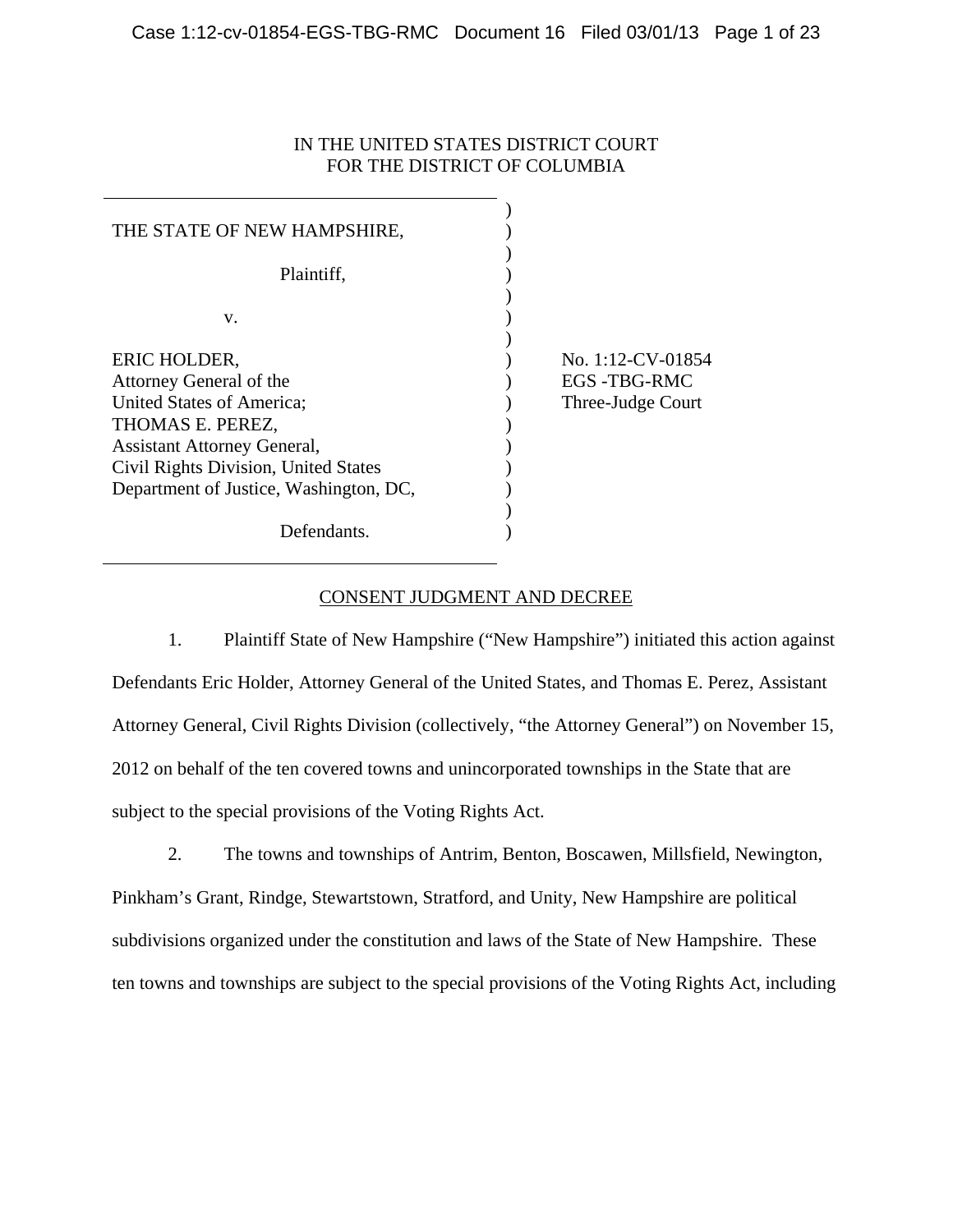#### Case 1:12-cv-01854-EGS-TBG-RMC Document 16 Filed 03/01/13 Page 2 of 23

the preclearance requirements of Section 5 of the Act, 42 U.S.C. §1973c. The State of New Hampshire itself is not a covered jurisdiction under the Act.

3. The ten towns and townships became covered after the 1970 amendments to the Voting Rights Act, based on the coverage formula set forth in the second sentence of Section 4(b) of the Act, 42 U.S.C. §1973b(b), and based on determinations made by the Attorney General and the Director of the Census, that were published in the Federal Register. The Attorney General determined that the State of New Hampshire maintained a "test or device" as of November 1, 1968, 35 Fed. Reg. 12354 (Aug. 1, 1970). The Director of the Census determined that in each of these ten towns or townships in New Hampshire, considered separately, less than 50 percent of the persons of voting age residing therein voted in the presidential election on November 1968, 39 Fed. Reg. 16912 (May 10, 1974). By virtue of this coverage determination, the ten covered towns and townships and the governmental units within their boundaries must receive preclearance under Section 5 of the Voting Rights Act for all changes affecting voting enacted or implemented after November 1, 1968. The State has sought preclearance for state enactments that affect voters in the covered towns and townships.

4. In this action, New Hampshire seeks a declaratory judgment pursuant to Section  $4(a)(1)$  of the Voting Rights Act, 42 U.S.C. §1973b(a)(1), exempting the ten covered towns and townships from coverage under Section 4(b) of the Act, 42 U.S.C. §1973b(b). Exemption under Section 4(b) would in turn exempt the covered towns and townships and governmental units included within their boundaries from the preclearance provisions of Section 5, 42 U.S.C. §1973c.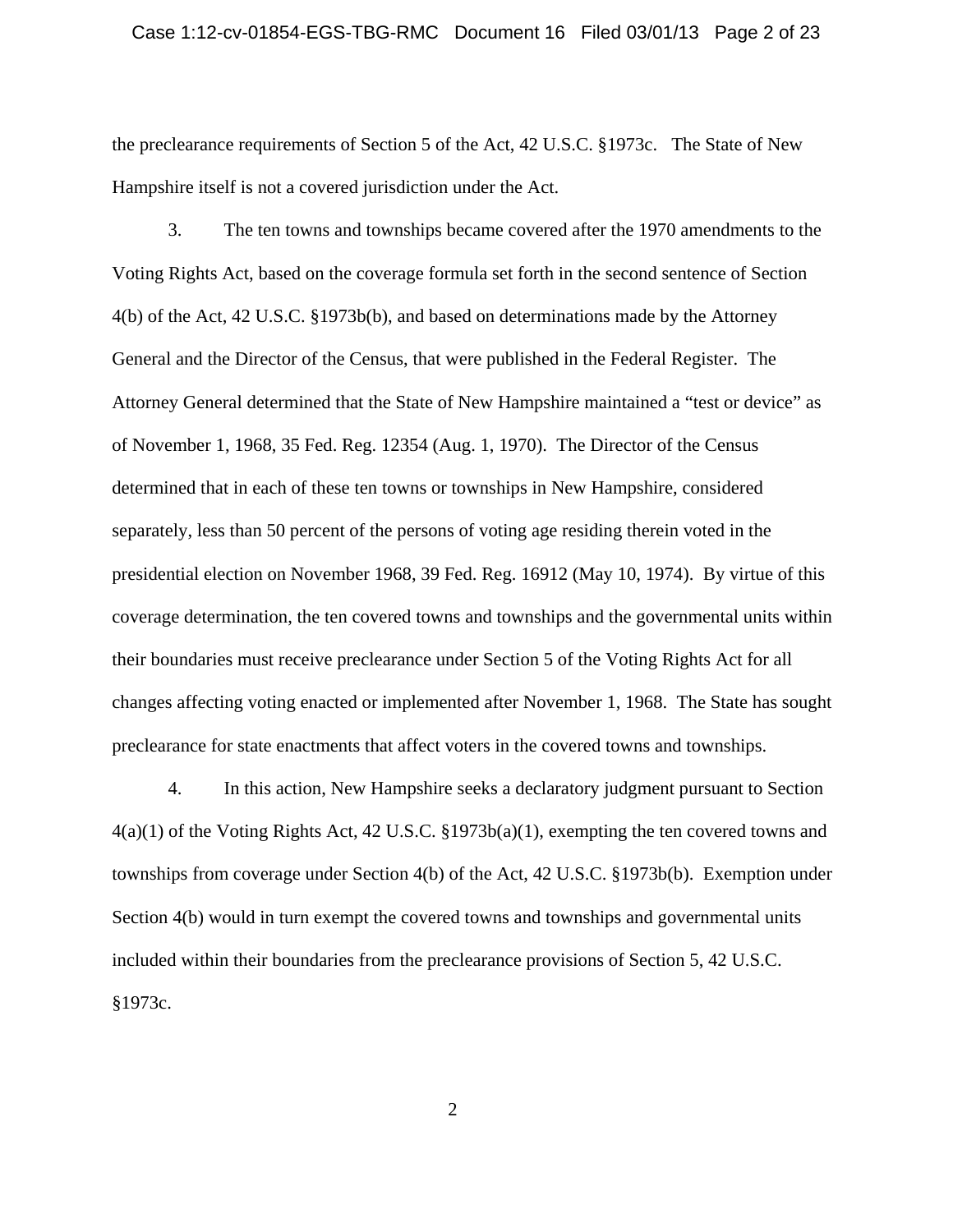#### Case 1:12-cv-01854-EGS-TBG-RMC Document 16 Filed 03/01/13 Page 3 of 23

5. This three-judge district court is authorized by 28 U.S.C. §2284 and 42 U.S.C.

§1973b(a)(5) and has jurisdiction over this matter.

6. Section 4(a) of the Voting Rights Act provides that a political subdivision subject to the special provisions of the Act may be exempted or "bailed out" from those provisions through a declaratory judgment action in this Court if it can demonstrate fulfillment of the specific statutory conditions in Section 4(a) both "during the ten years preceding the filing" of the bailout action and "during the pendency" of such action. 42 U.S.C. §1973b(a)(1). In relevant part, the statutory conditions for bailout in Section 4(a) are:

> (A) no such test or device has been used within such State or political subdivision for the purpose or with the effect of denying or abridging the right to vote on account of race or color or (in the case of a State or subdivision seeking a declaratory judgment under the second sentence of this subsection) in contravention of the guarantees of subsection  $(f)(2)$  of this section;

> (B) no final judgment of any court of the United States, other than the denial of declaratory judgment under this section, has determined that denials or abridgements of the right to vote on account of race or color have occurred anywhere in the territory of such State or political subdivision or (in the case of a State or subdivision seeking a declaratory judgment under the second sentence of this subsection) that denials or abridgements of the right to vote in contravention of the guarantees of subsection  $(f)(2)$ of this section have occurred anywhere in the territory of such State or subdivision and no consent decree, settlement, or agreement has been entered into resulting in any abandonment of a voting practice challenged on such grounds; and no declaratory judgment under this section shall be entered during the pendency of an action commenced before the filing of an action under this section and alleging such denials or abridgements of the right to vote;

> (C) no Federal examiners or observers under subchapters I-A to I-C of this chapter have been assigned to such State or political subdivision;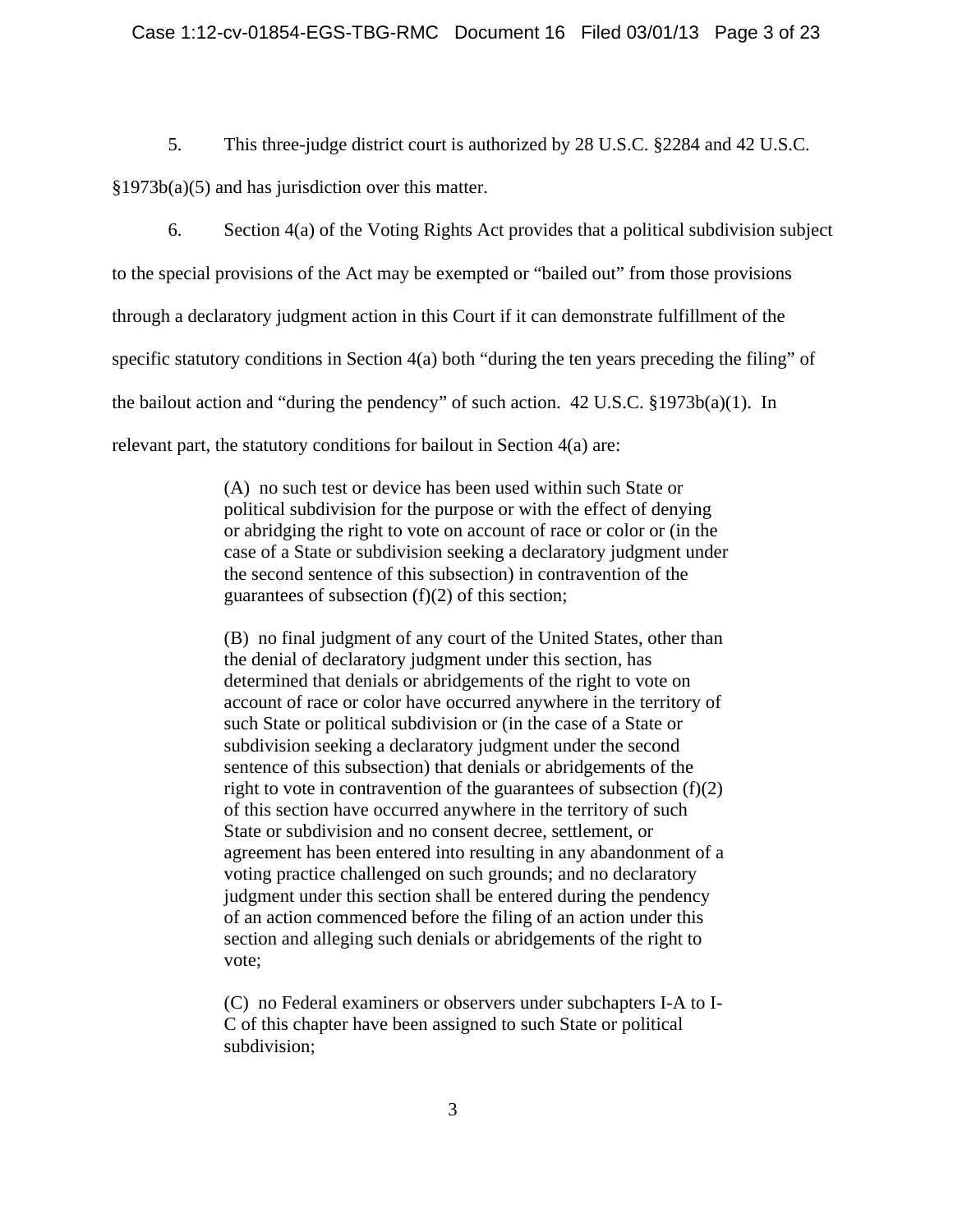(D) such State or political subdivision and all governmental units within its territory have complied with section 1973c of this title, including compliance with the requirement that no change covered by section 1973c of this title has been enforced without preclearance under section 1973c of this title, and have repealed all changes covered by section 1973c of this title to which the Attorney General has successfully objected or as to which the United States District Court for the District of Columbia has denied a declaratory judgment;

(E) the Attorney General has not interposed any objection (that has not been overturned by a final judgment of a court) and no declaratory judgment has been denied under section 1973c of this title, with respect to any submission by or on behalf of the plaintiff or any governmental unit within its territory under section 1973c of this title, and no such submissions or declaratory judgment actions are pending; and

(F) such State or political subdivision and all governmental units within its territory - (i) have eliminated voting procedures and methods of election which inhibit or dilute equal access to the electoral process; (ii) have engaged in constructive efforts to eliminate intimidation and harassment of persons exercising rights protected under subchapters I-A to I-C of this chapter; and (iii) have engaged in other constructive efforts, such as expanded opportunity for convenient registration and voting for every person of voting age and the appointment of minority persons as election officials throughout the jurisdiction and at all stages of the election and registration process.

*See* 42 U.S.C. §§1973b(a)(1)(A)-(F).

7. Section 4(a) provides the following additional requirements to obtain bailout:

To assist the court in determining whether to issue a declaratory judgment under this subsection, the plaintiff shall present evidence of minority participation, including evidence of the levels of minority group registration and voting, changes in such levels over time, and disparities between minority-group and non-minoritygroup participation.

No declaratory judgment shall issue under this subsection with respect to such State or political subdivision if such plaintiff and governmental units within its territory have, during the period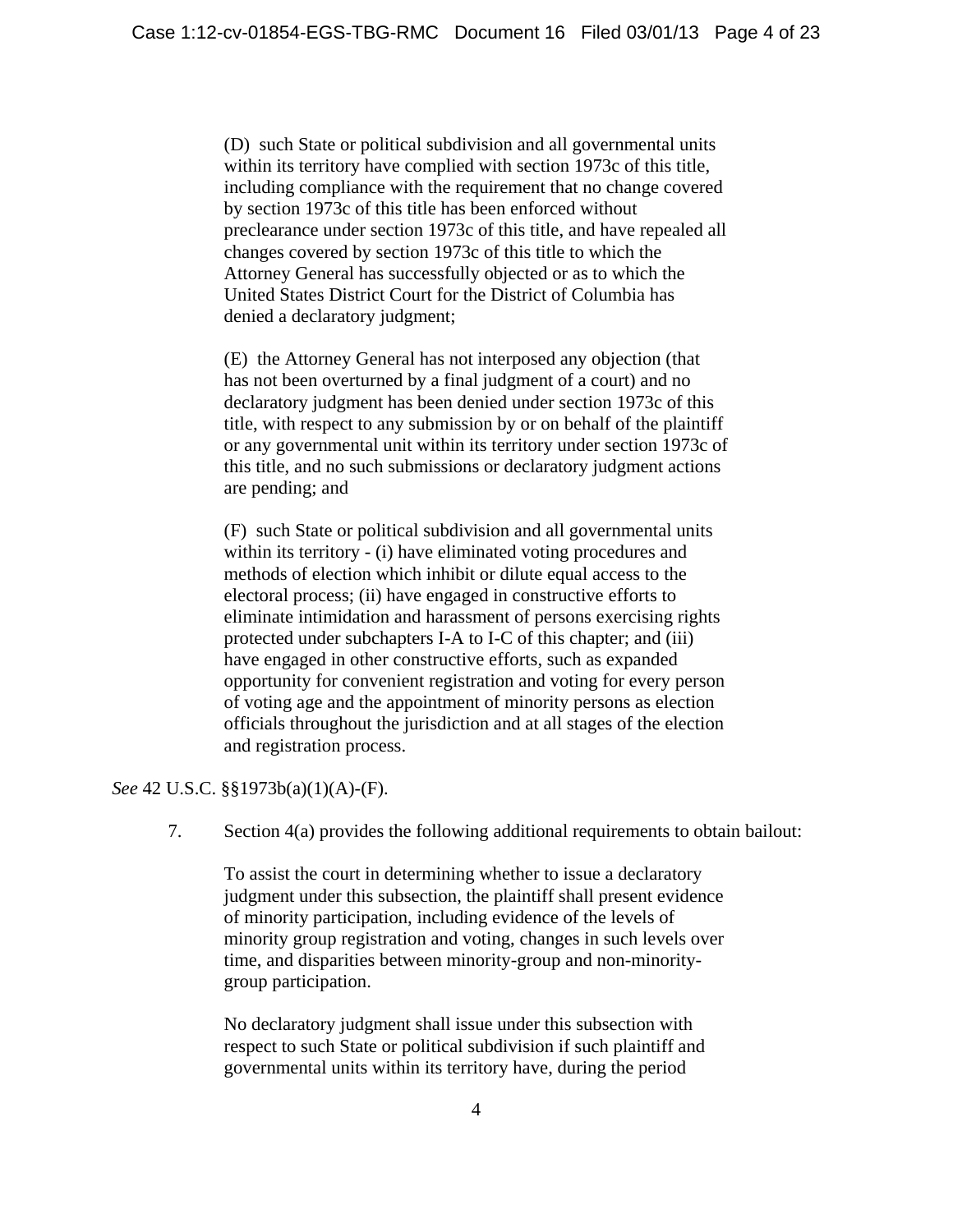beginning ten years before the date the judgment is issued, engaged in violations of any provision of the Constitution or laws of the United States or any State or political subdivision with respect to discrimination in voting on account of race or color or (in the case of a State or subdivision seeking a declaratory judgment under the second sentence of this subsection) in contravention of the guarantees of subsection  $(f)(2)$  of this section unless the plaintiff establishes that any such violations were trivial, were promptly corrected, and were not repeated.

The State or political subdivision bringing such action shall publicize the intended commencement and any proposed settlement of such action in the media serving such State or political subdivision and in appropriate United States post offices . . . .

### *See* 42 U.S.C. §1973b(a)(2)-(a)(4).

8. Section 4(a)(9) provides that the Attorney General can consent to entry of a declaratory judgment granting bailout "if based upon a showing of objective and compelling evidence by the plaintiff, and upon investigation, he is satisfied that the State or political subdivision has complied with the requirements of  $[Section 4(a)(1)] \dots$ ." 42 U.S.C. §1973b(a)(9).

9. The Attorney General has advised the Court that he has conducted a comprehensive and independent investigation to determine the eligibility for bailout by the covered towns and townships. In so doing, the Attorney General represents that Department of Justice attorneys have interviewed numerous members of local communities and reviewed a substantial quantity of documentary evidence, including: background information; demographic data; the submissions made by New Hampshire under Section 5 on behalf of the covered towns and townships and the governmental units within them; and the minutes of the governing bodies of the covered towns and townships and the governmental units within them that have conducted elections, for the period of the past ten years.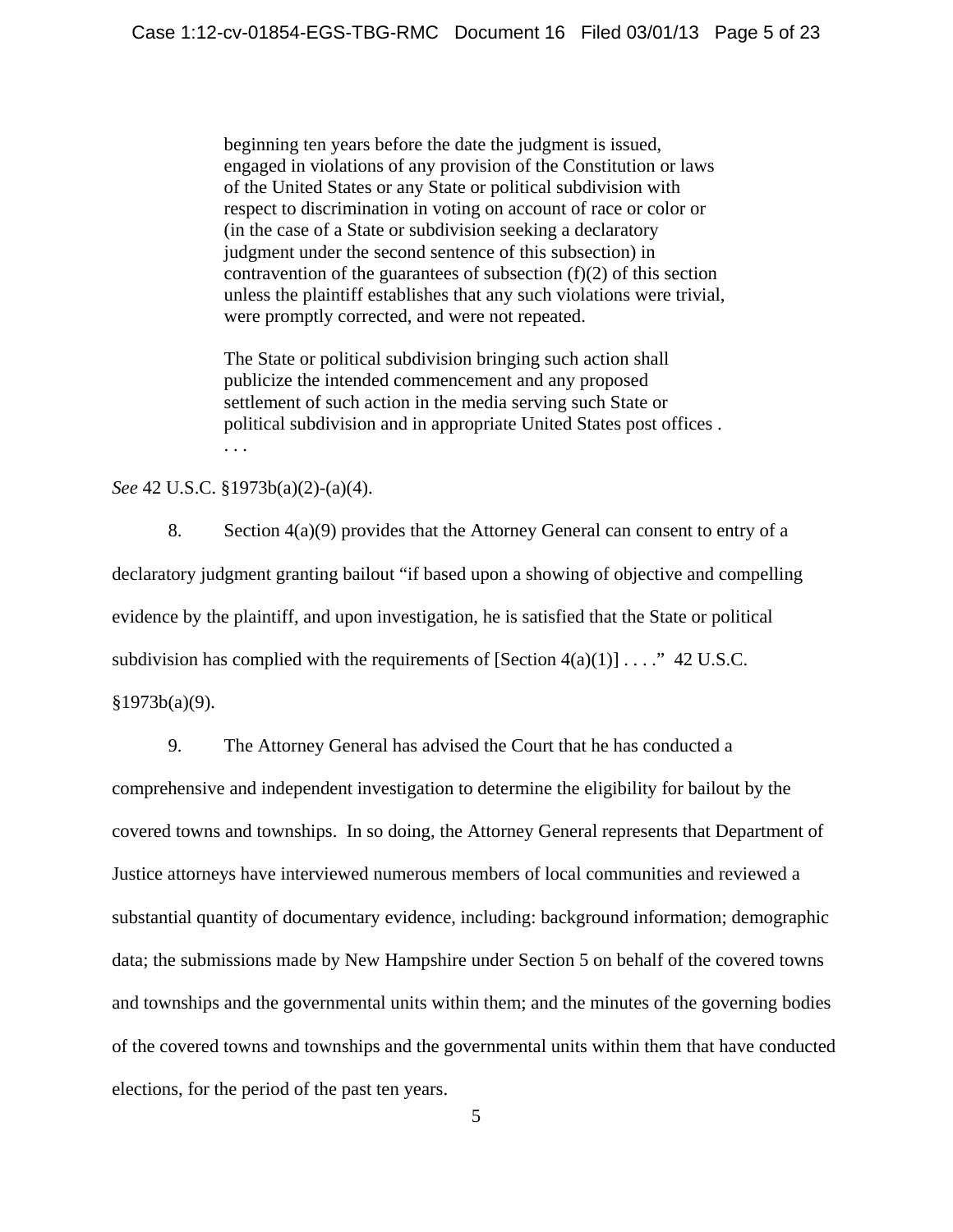10. The Attorney General and the State of New Hampshire agree that the covered towns and townships within the State have fulfilled the conditions required by Section 4(a) and are therefore entitled to the requested declaratory judgment exempting them from Section 5 coverage. Accordingly, the State and the Attorney General have filed a Joint Motion for Entry of his Consent Judgment and Decree based on the following agreed factual findings.

#### AGREED FACTUAL FINDINGS

11. The towns or townships of Antrim, Benton, Boscawen, Millsfield, Newington, Pinkham's Grant, Rindge, Stewartstown, Stratford, and Unity, New Hampshire are incorporated towns or unincorporated townships in the State of New Hampshire. These ten towns and townships are political subdivisions of the State of New Hampshire, and thus are political subdivisions within the meaning of Section 4(a) of the Voting Rights Act. *See* 42 U.S.C. §1973b(a)(1)(A); *see also Nw. Austin Mun. Util. Dist. No. One v. Holder*, 557 U.S. 193 (2009). There are eight other elected governmental units within the meaning of 42 U.S.C.  $\S 1973b(a)(1)$ that exist within New Hampshire's ten covered towns and townships. These eight school districts that conduct elections are: the Jaffrey-Rindge Cooperative School District, the Contoocook Valley Regional School District, the Merrimack Valley School District, and the Benton, Stewartstown, Stratford, Newington, and Unity School Districts.

12. The incorporated towns of Stewartstown and Stratford and the unincorporated townships of Millsfield and Pinkham's Grant are located in Coös County, the northernmost county in New Hampshire which extends to the Canadian border.

13. The Town of Antrim is located in Hillsborough County, west of Manchester.

14. The Town of Boscawen is located in Merrimack County, just north of Concord.

15. The Town of Benton is located in Grafton County, in the upper northwestern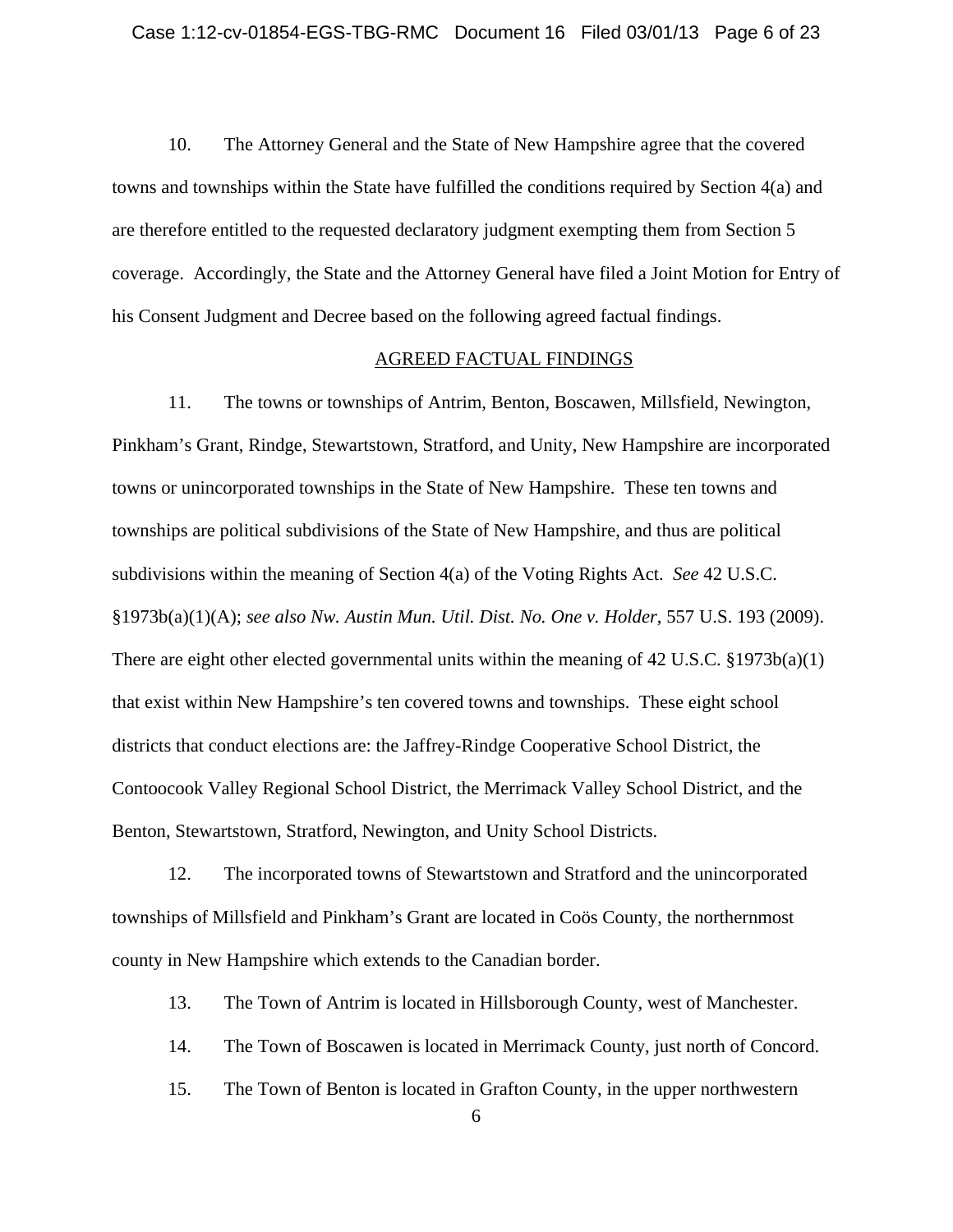region of New Hampshire, on the western edge of the White Mountains.

16. The Town of Newington is located in Rockingham County, in the southeastern corner of New Hampshire.

17. The Town of Unity is located in Sullivan County, in the southwestern portion of New Hampshire, near the Vermont state line.

18. The Town of Rindge is located in Cheshire County, just north of the Massachusetts state line.

19. Set forth below are the demographics of the covered towns and townships, based on U.S. Census data. Racial categories for 2010 census data are aggregated pursuant to guidance issued by the Office of Management and Budget, OMB Bulletin 00-02 (Mar. 9, 2000), and the Department of Justice, 76 Fed. Reg. 7470, 7472 (Feb. 9, 2011); 66 Fed. Reg. 5411, 5414 (Jan. 18, 2001).

20. According to the 2010 Census, the Town of Antrim had a total population of 2,637 persons, of whom 2,540 (96.3%) were non-Hispanic White, 12 (0.5%) were non-Hispanic Black, 31 (1.2%) were Hispanic, 33 (1.3%) were non-Hispanic American Indian, and 13 (0.5%) were non-Hispanic Asian. According to the 2010 Census, Antrim had a total voting age population of 2,038 persons, of whom 1,978 (97.1%) were non-Hispanic White, 5 (0.2%) were non-Hispanic Black, 17 (0.8%) were Hispanic, 26 (1.3%) were non-Hispanic American Indian, and 8 (0.4%) were non-Hispanic Asian.

21. According to the 2010 Census, the Town of Benton had a total population of 364 persons, of whom 350 (96.2%) were non-Hispanic White, 0 (0.0%) were non-Hispanic Black, 4 (1.1%) were Hispanic, 6 (1.6%) were non-Hispanic American Indian, and 3 (0.8%) were non-Hispanic Asian. According to the 2010 Census, Benton had a total voting age population of 314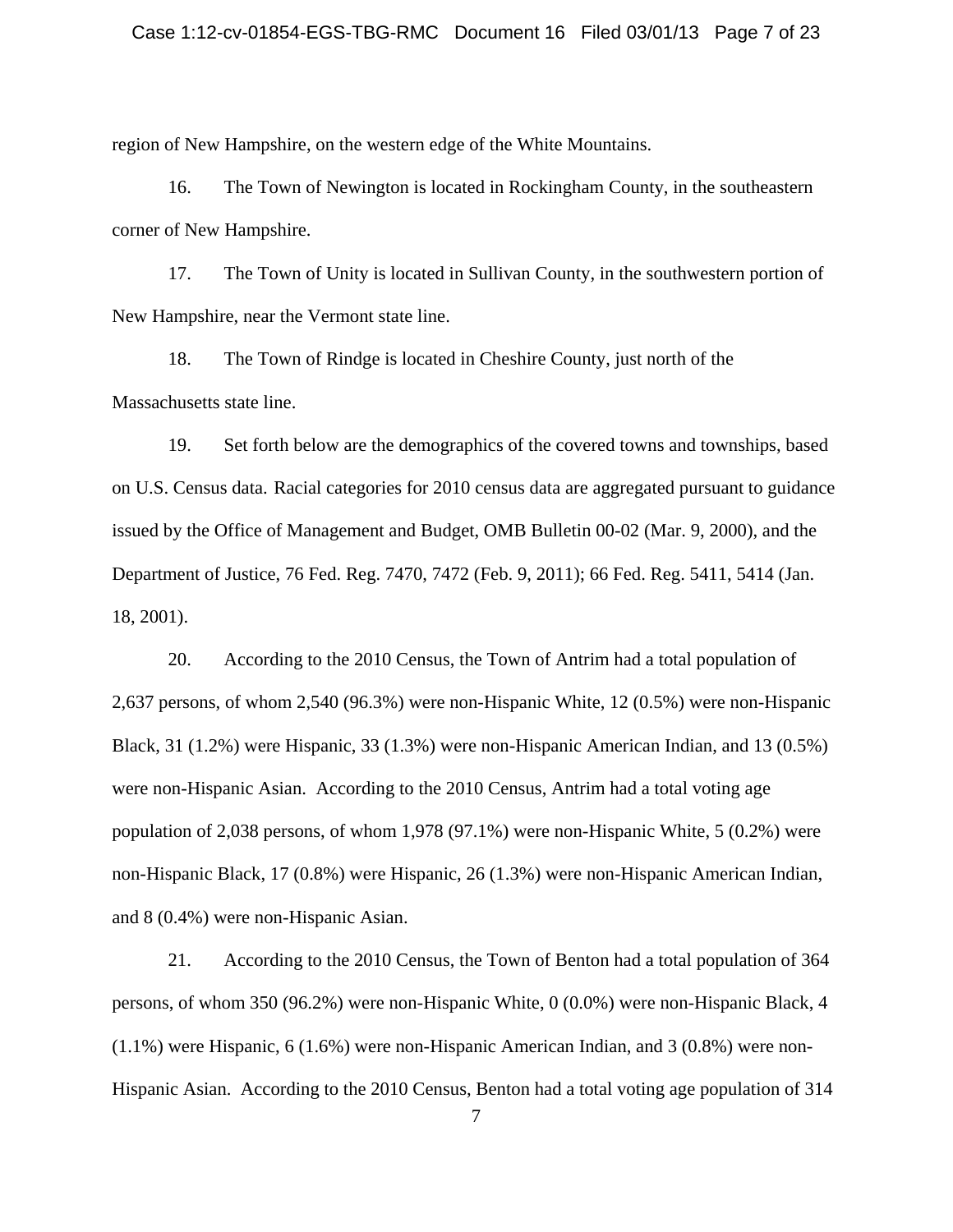persons, of whom 301 (95.9%) were non-Hispanic White, 0 (0.0%) were non-Hispanic Black, 4 (1.3%) were Hispanic, 6 (1.9%) were non-Hispanic American Indian, and 2 (0.6%) were non-Hispanic Asian.

22. According to the 2010 Census, the Town of Boscawen had a total population of 3,965 persons, of whom 3,835 (96.7%) were non-Hispanic White, 32 (0.8%) were non-Hispanic Black, 38 (1.0%) were Hispanic, 33 (0.8%) were non-Hispanic American Indian, and 19 (0.5%) were non-Hispanic Asian. According to the 2010 Census, Boscawen had a total voting age population of 3,191 persons, of whom 3,100 (97.1%) were non-Hispanic White, 23 (0.7%) were non-Hispanic Black, 28 (0.9%) were Hispanic, 21 (0.7%) were non-Hispanic American Indian, and 13 (0.4%) were non-Hispanic Asian.

23. According to the 2010 Census, the unincorporated Township of Millsfield had a total population of 23 persons, of whom 23 (100%) were non-Hispanic White, and a total voting age population of 17 persons, of whom 17 (100%) were non-Hispanic White.

24. According to the 2010 Census, the Town of Newington had a total population of 753 persons, of whom 724 (96.1%) were non-Hispanic White, 1 (0.1%) was non-Hispanic Black, 8 (1.1%) were Hispanic, 4 (0.5%) were non-Hispanic American Indian, and 14 (1.9%) were non-Hispanic Asian. According to the 2010 Census, Newington had a total voting age population of 623 persons, of whom 604 (97.0%) were non-Hispanic White, 1 (0.2%) was non-Hispanic Black, 5 (0.8%) were Hispanic, 2 (0.3%) were non-Hispanic American Indian, and 11 (1.8%) were non-Hispanic Asian.

25. According to the 2010 Census, the unincorporated Township of Pinkham's Grant had a total population of 9 persons, all of whom were of voting age and of whom 6 (66.7%) were non-Hispanic White, and 3 (33.3%) were non-Hispanic Asian.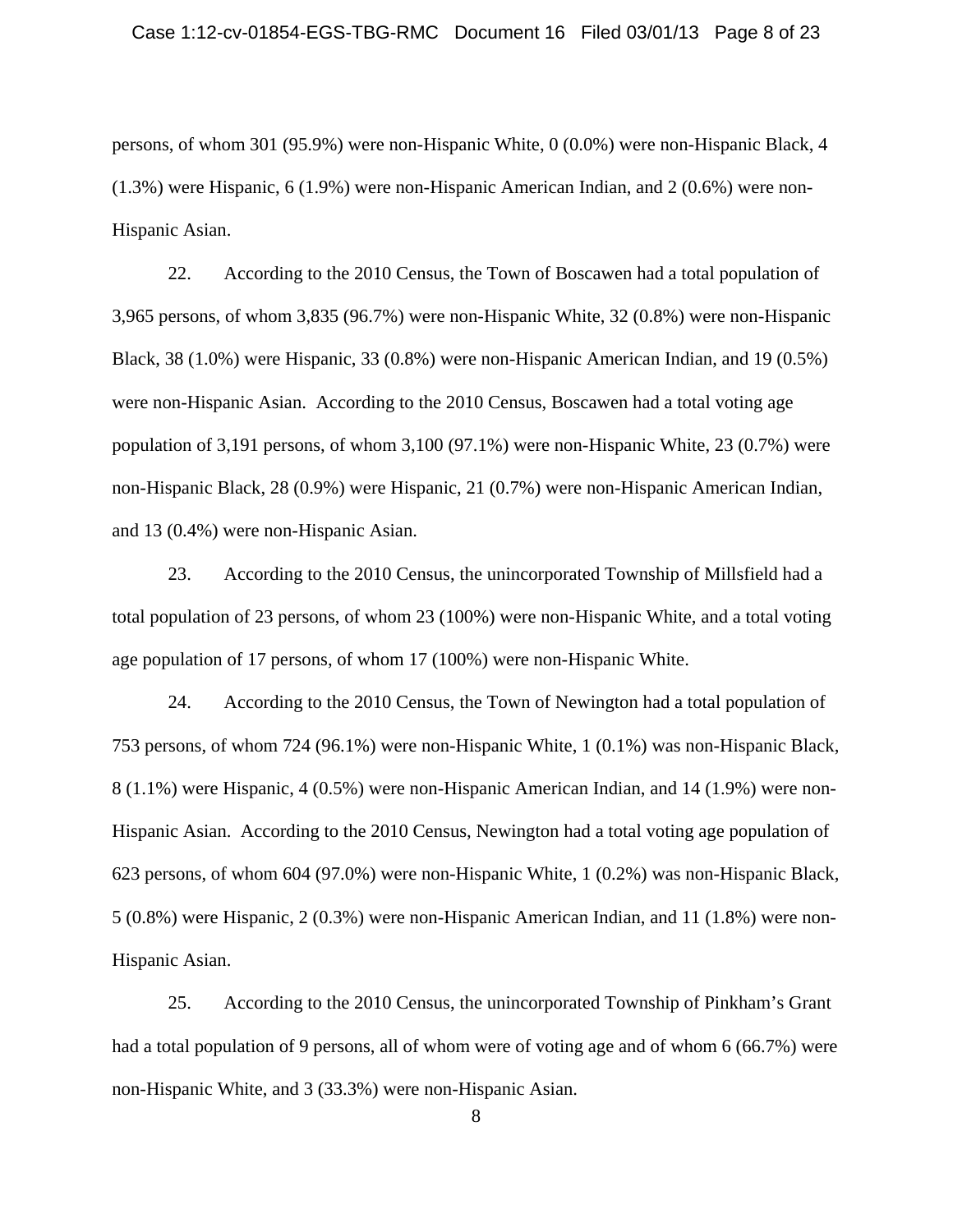#### Case 1:12-cv-01854-EGS-TBG-RMC Document 16 Filed 03/01/13 Page 9 of 23

26. According to the 2010 Census, the Town of Rindge had a total population of 6,014 persons, of whom 5,699 (94.8%) were non-Hispanic White, 94 (1.6%) were non-Hispanic Black, 77 (1.3%) were Hispanic, 42 (0.7%) were non-Hispanic American Indian, and 74 (1.2%) were non-Hispanic Asian. According to the 2010 Census, Rindge had a total voting age population of 4,812 persons, of whom 4,560 (94.8%) were non-Hispanic White, 72 (1.5%) were non-Hispanic Black, 69 (1.4%) were Hispanic, 30 (0.6%) were non-Hispanic American Indian, and 58 (1.2%) were non-Hispanic Asian.

27. According to the 2010 Census, the Town of Stewartstown had a total population of 1,004 persons, of whom 982 (97.8%) were non-Hispanic White, 3 (0.3%) were non-Hispanic Black, 11 (1.1%) were Hispanic, 8 (0.8%) were non-Hispanic American Indian, and 0 (0.0%) were non-Hispanic Asian. According to the 2010 Census, Stewartstown had a total voting age population of 802 persons, of whom 792 (98.8%) were non-Hispanic White, 1 (0.1%) was non-Hispanic Black, 3 (0.4%) were Hispanic, 6 (0.7%) were non-Hispanic American Indian, and 0 (0.0%) were non-Hispanic Asian.

28. According to the 2010 Census, the Town of Stratford had a total population of 746 persons, of whom 710 (95.2%) were non-Hispanic White, 3 (0.4%) were non-Hispanic Black, 10 (1.3%) were Hispanic, 15 (2.0%) were non-Hispanic American Indian, and 7 (0.9%) were non-Hispanic Asian. According to the 2010 Census, Stratford had a total voting age population of 607 persons, of whom 578 (95.2%) were non-Hispanic White, 3 (0.5%) were non-Hispanic Black, 6 (1.0%) were Hispanic, 14 (2.3%) were non-Hispanic American Indian, and 5 (0.8%) were non-Hispanic Asian.

29. According to the 2010 Census, the Town of Unity had a total population of 1,671 persons, of whom 1,618 (96.8%) were non-Hispanic White, 5 (0.3%) were non-Hispanic Black,

 <sup>9</sup>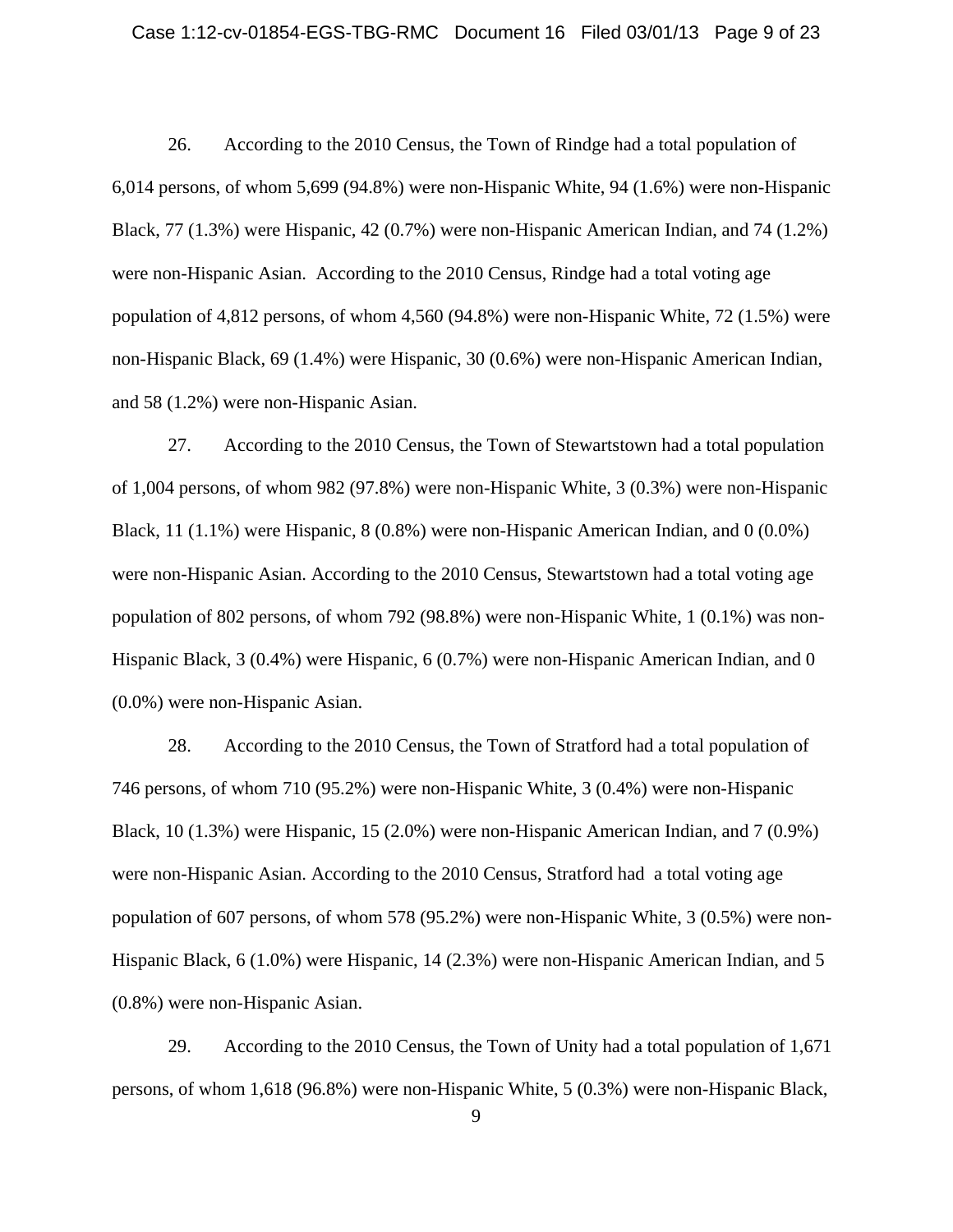14 (0.8%) were Hispanic, 24 (1.4%) were non-Hispanic American Indian, and 8 (0.5%) were non-Hispanic Asian. According to the 2010 Census, Unity had a total voting age population of 1,421 persons, of whom 1,386 (97.5%) were non-Hispanic White, 5 (0.4%) were non-Hispanic Black, 5 (0.4%) were Hispanic, 18 (1.3%) were non-Hispanic American Indian, and 5 (0.4%) were non-Hispanic Asian.

30. Nine of the ten covered towns and townships (Antrim, Benton, Boscawen, Millsfield, Newington, Rindge, Stewartstown, Stratford, and Unity) are organized for the purpose of voting and have a Board of Selectmen – town meeting governmental structure. The eight towns, as well as Millsfield Township, are governed by a three-member Board of Selectmen, as defined by state law. N.H. Rev. STAT. ANN. §49-B:2 (IV) (2012). The Selectmen are elected at-large, in a nonpartisan town meeting and serve three-year staggered terms. The only minority member to serve on any of the Boards of Selectmen for the above nine towns or townships within the last ten years, was one American Indian member on the Board of Selectmen for the Town of Boscawen.

31. Pinkham's Grant is an unincorporated township that is not organized for the purpose of voting and is not governed by a Board of Selectmen. Pinkham's Grant is governed by the three-member Board of County Commissioners for Coös County. Coös County Commissioners are elected from three single-member districts in even numbered years and serve four-year staggered terms. Coös County is not a covered jurisdiction for purposes of Section 4 of the Voting Rights Act, 42 U.S.C. §1973b.

32. The towns of Benton, Newington, Stewartstown, Stratford, and Unity each have school districts coterminous with each town, governed by a three-member school board. School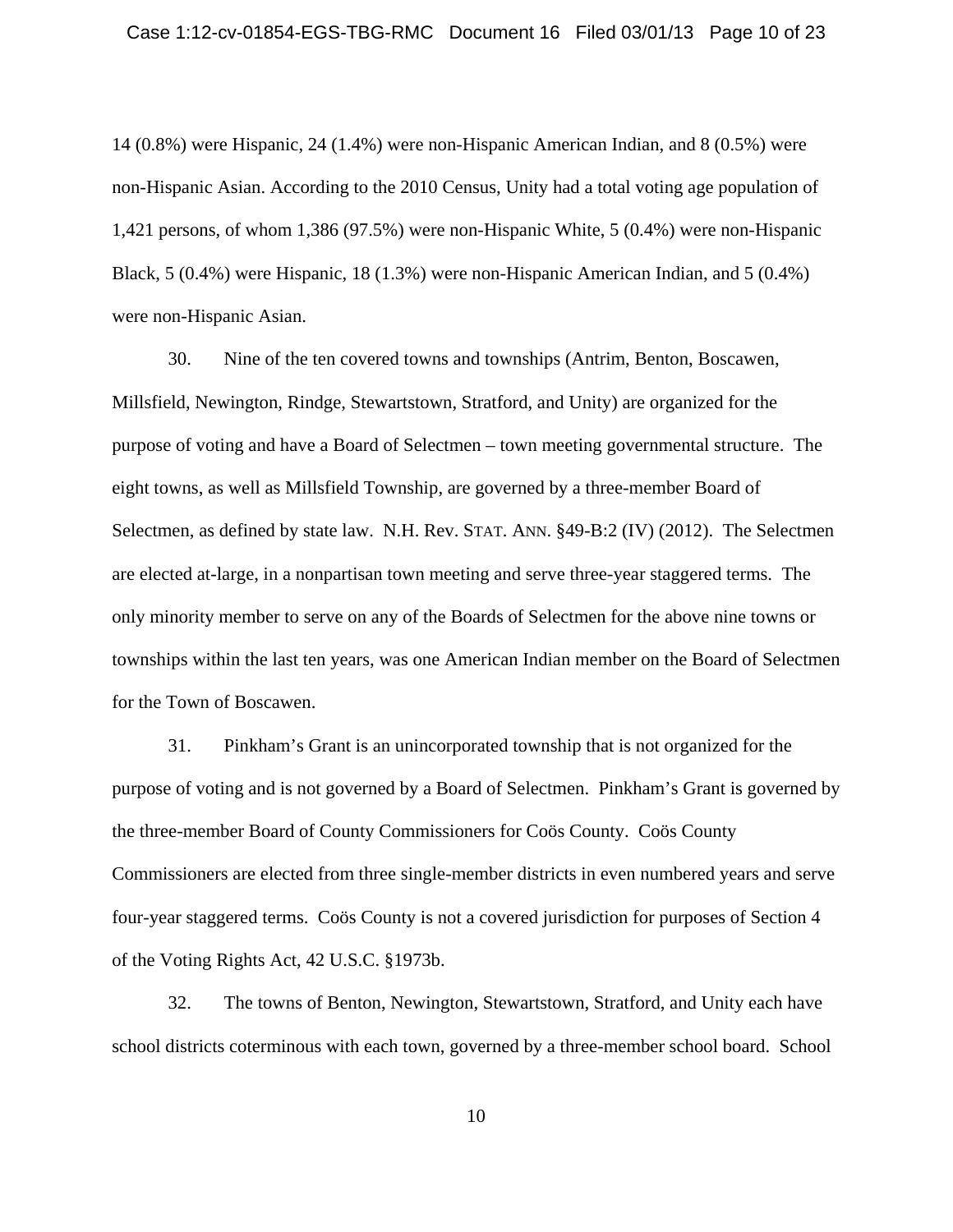#### Case 1:12-cv-01854-EGS-TBG-RMC Document 16 Filed 03/01/13 Page 11 of 23

board members are elected in each town, at-large, by plurality vote in a nonpartisan annual school district or town meeting and serve three-year staggered terms.

33. The Town of Rindge is part of the Jaffrey-Rindge Cooperative School District, which is governed by a seven-member school board. Three members are elected at-large from the Town of Rindge, three members are elected at-large from the Town of Jaffrey, and one member is elected district-wide. Members of the Jaffrey-Rindge Cooperative School District are elected by plurality vote in nonpartisan annual school district meetings and serve three-year staggered terms.

34. The Town of Antrim is part of the Contoocook Valley Regional School District, which is governed by a thirteen-member school board. Two members are elected at-large from the Town of Antrim, four members are elected at-large from the Town of Peterborough, and one member is elected at-large from each of the Towns of Bennington, Dublin, Francestown, Greenfield, Hancock, Sharon, and Temple. Members of the Contoocook Valley School Board are elected by plurality vote in nonpartisan annual school district meetings and serve three-year staggered terms.

35. The Town of Boscawen is part of the Merrimack Valley Regional School District. The Merrimack Valley School District is governed by an eleven-member school board. Two members are elected at-large from the Town of Boscawen, two members are elected at-large from each of the Towns of Loudon, Penacock, Salisbury and Webster, and one member is elected district-wide. Members of the Merrimack Valley Regional School District are elected by plurality vote in nonpartisan annual school board meetings and serve three-year staggered terms. During the last ten years, two minority board members have been elected from the Town of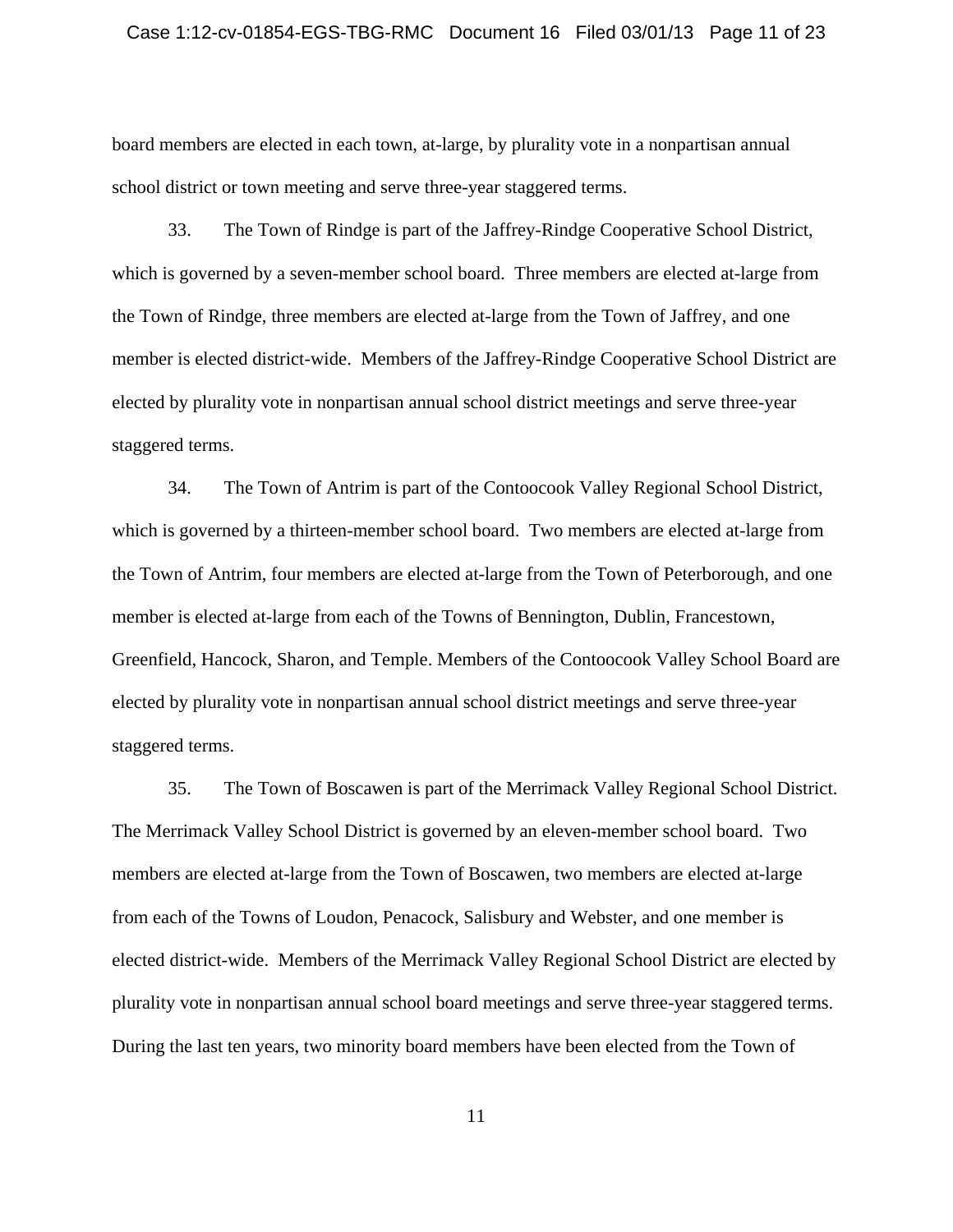#### Case 1:12-cv-01854-EGS-TBG-RMC Document 16 Filed 03/01/13 Page 12 of 23

Boscawen to serve on the Merrimack Valley School Board, one African American and one American Indian.

36. The townships of Millsfield and Pinkham's Grant do not have school districts.

37. Elections in Antrim, Benton, Boscawen, Millsfield, Newington, Rindge, Stewartstown, Stratford, and Unity – including voter registration, the preparation of ballots, list maintenance, and the selection of polling places – are administered by the Town Clerks, Supervisors of the Checklist, Town Moderators, Ballot Clerks, and the Select Board in each town or township. Voters in Pinkham's Grant travel to the Town of Gorham to vote for county, state, and federal offices, and officials in the Town of Gorham administer those elections.

38. Citizens who reside in New Hampshire, including in the ten covered towns and townships, can register to vote and thereafter vote at the polling site on Election Day in all elections. Before the election, citizens also can submit voter registration applications in person with the office of the Town Clerk or with the town or township's Supervisors of the Checklist or submit an absentee voter registration form by mail under some circumstances. The use of election day registration has long been a statewide feature of New Hampshire elections, and by virtue of this relatively rare elections feature, New Hampshire is one of the small number of states exempted from the voter registration requirements for federal elections otherwise required by the National Voter Registration Act of 1993. 42 U.S.C. §1973gg-2(b).

39. As the State of New Hampshire and its ten covered towns and townships do not record the race of its registered voters, they cannot present direct evidence of minority voter registration or minority participation in voting. The covered towns and townships have provided the data that are available, including voter registration and turnout data from 2002 through 2012, and those data show that a significant percentage of the voting age population in the covered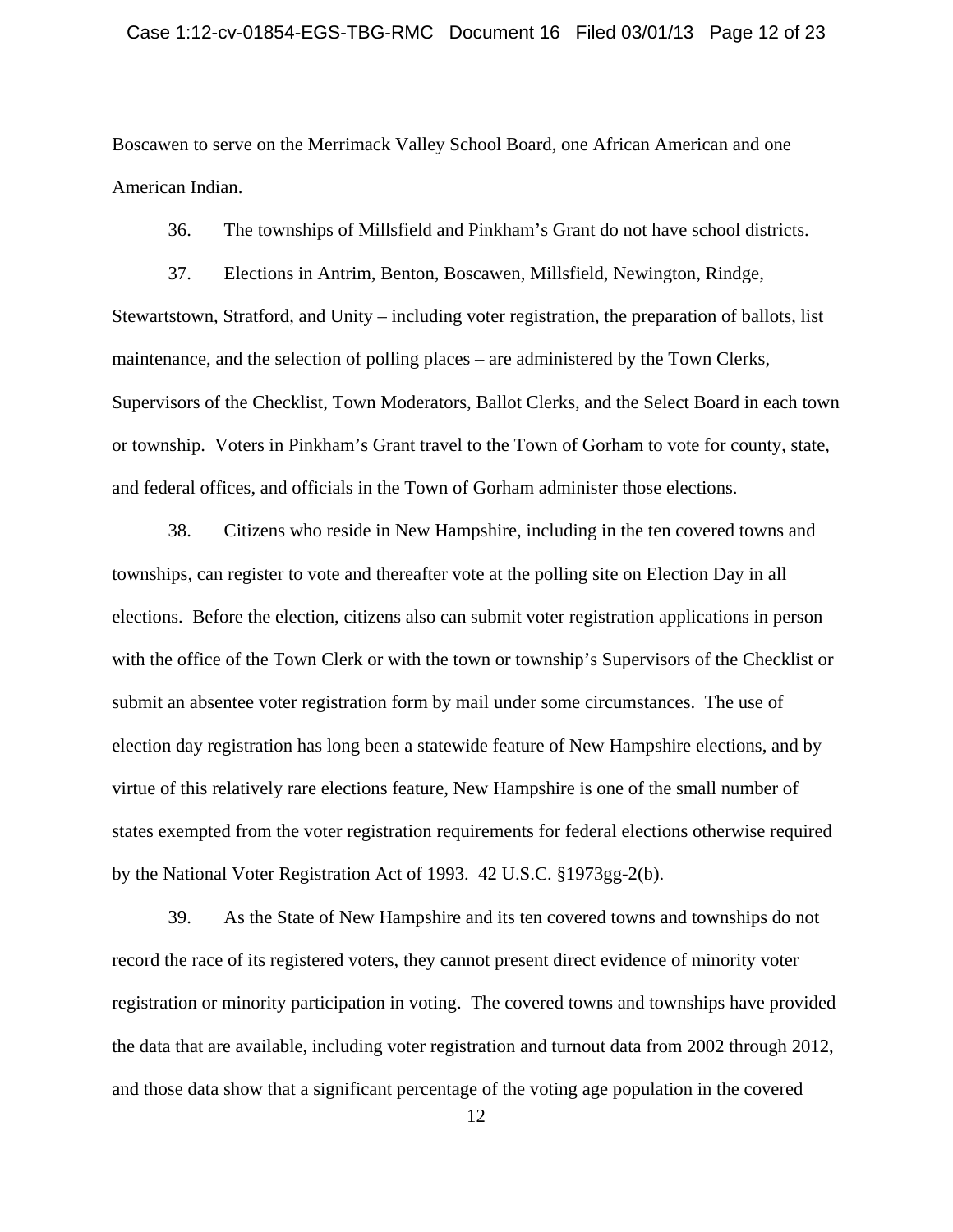#### Case 1:12-cv-01854-EGS-TBG-RMC Document 16 Filed 03/01/13 Page 13 of 23

towns and townships is registered to vote and participated in general elections in presidential election years.

40. For example, as of November 2010, at least 70% of the voting age population in all of the covered towns and townships was registered to vote. As of November 2012, with two exceptions (the towns of Stewartstown and Stratford), at least 73% of the total voting age population in the covered towns and townships was registered to vote. In the presidential election years of 2004 and 2008, with one exception (Pinkham's Grant), at least 62% of the registered voters of the covered towns and townships voted. At least 72% of the registered voters in the covered towns and townships voted in the 2012 general presidential election, with the one exception of Pinkham's Grant.

41. The Attorney General has found no evidence of violations of law implicating racial discrimination in voting in the covered jurisdictions in New Hampshire, nor court decisions that find racial discrimination in voting in the covered jurisdictions, nor pending court cases alleging such racial discrimination in voting. 42 U.S.C. §§1973b(a)(1)(B) and (a)(3). The Attorney General and the State note that there is a pending state court case concerning the language used on the state's voter registration form regarding domicile. The Attorney General notes that he has precleared the modifications to the state voter registration form pursuant to Section 5. In September 2012, a state court preliminarily enjoined the State's modifications to the state voter registration application, holding that the changes likely violated the state constitution. *See Rivers v. New Hampshire*, No. 219-2012-CV-00458 (Sept. 24, 2012). In October, the state Supreme Court denied the State's Emergency Motion for Stay. *See Petition of the State of New Hampshire*, No. 2012-0680 (N.H. Oct. 9, 2012). The *Rivers* state court litigation remains ongoing, but does not deal with discrimination in voting on account of race or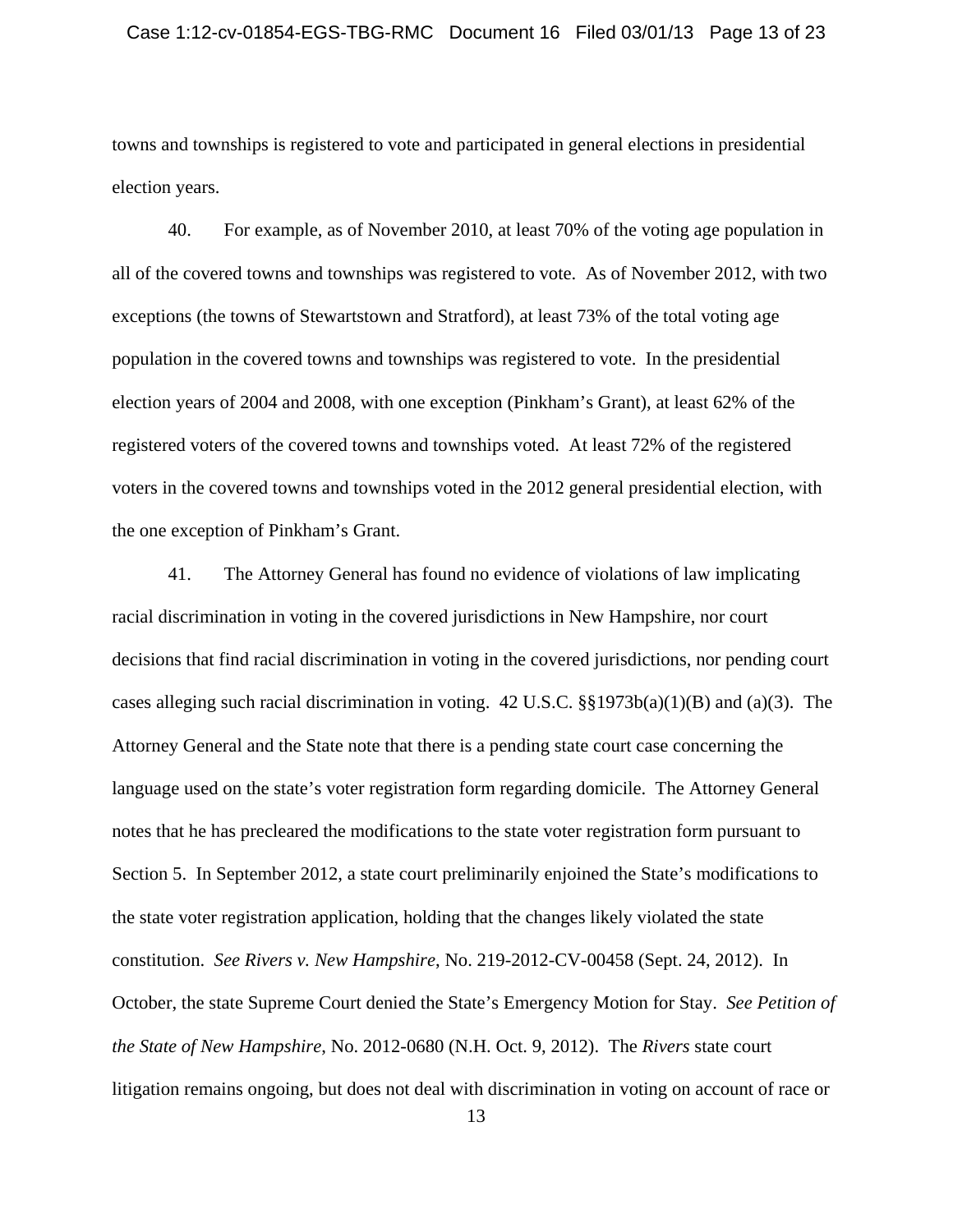#### Case 1:12-cv-01854-EGS-TBG-RMC Document 16 Filed 03/01/13 Page 14 of 23

color, and thus the Attorney General and the State agree that the state court action does not affect this bailout action.

42. The State of New Hampshire has undertaken significant voluntary efforts on its own initiative to bring its ten covered towns and townships, and the included governmental units within them, into full compliance with Section 5 of the Voting Rights Act. Since December 2002, the Attorney General has received 233 submissions on behalf of New Hampshire's ten covered towns and townships and governmental units within them. These submissions included, but are not limited to, New Hampshire's post-2000 Census statewide redistricting plans, the State's post-2010 Census statewide redistricting plans, and the State's 2012 voter identification law. All of these submissions have been precleared by the Attorney General under Section 5. Some recent submissions were made after the Attorney General reviewed the records of the covered towns and townships in the course of considering New Hampshire's bailout request and advised that it appeared that several potential voting changes had not previously been submitted to the Attorney General over the preceding ten years. This review also determined that the failure to make such submissions prior to implementation was not the product of any discriminatory reason. Upon notice from the Attorney General, New Hampshire ensured that these matters were promptly submitted for review under Section 5, and the Attorney General interposed no objection to these changes under Section 5. This Court has granted bailout to a number of other covered jurisdictions who have similarly implemented certain voting changes prior to Section 5 review*. See, e.g.*, *Shenandoah Cnty. v. Reno*, No. 99-992 (D.D.C. Oct. 15, 1999); *Roanoke Cnty. v. Reno*, No. 00-1949 (D.D.C. Jan. 24, 2001); *Warren Cnty. v. Ashcroft*, No. 02-1736 (D.D.C. Nov. 26, 2002); *Pulaski Cnty. v. Gonzales*, No. 05-1265 (D.D.C. Sept. 27, 2005); *Augusta Cnty. v. Gonzales*, No. 05-1885 (D.D.C. Nov. 30, 2005); *City of Kings Mountain*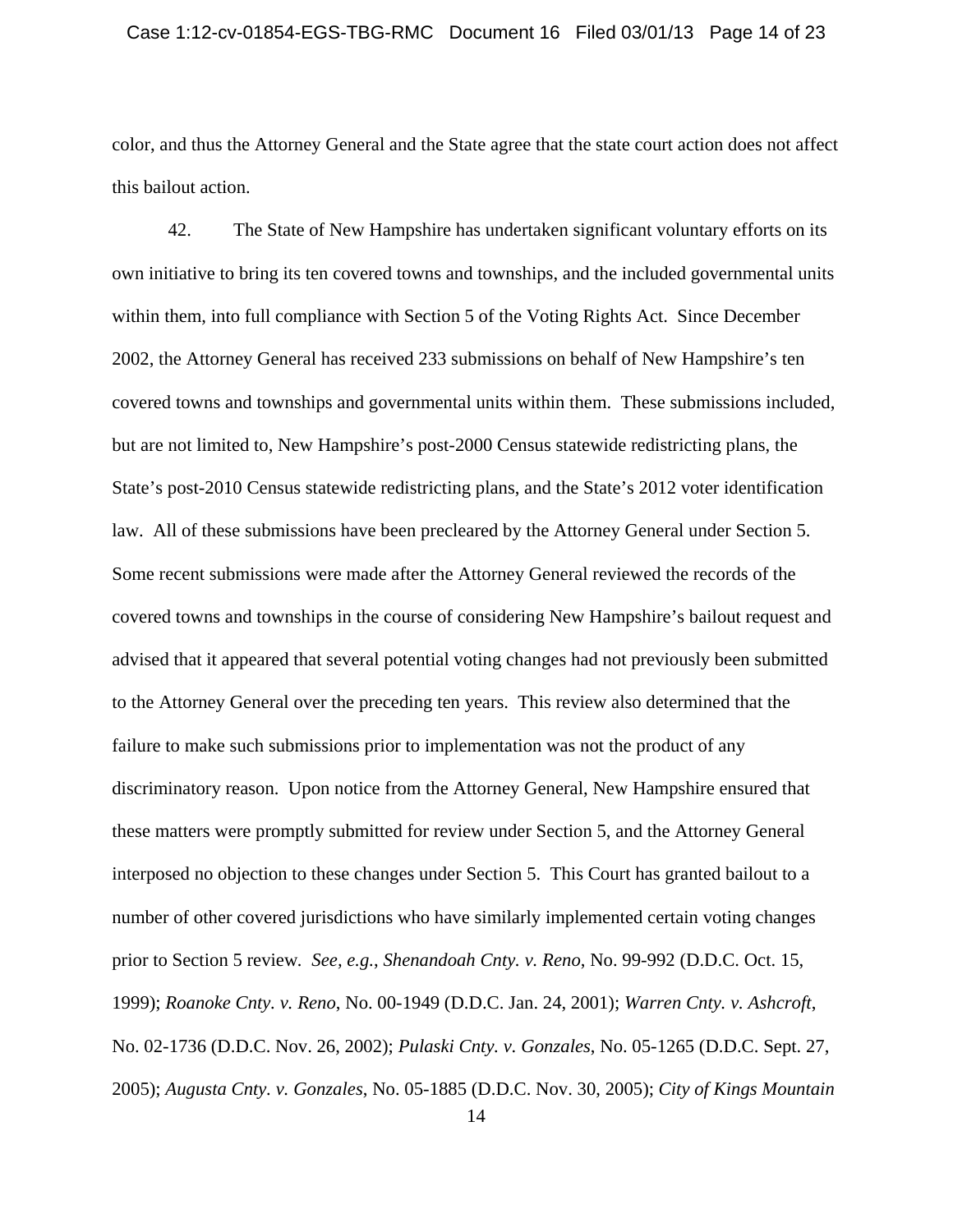*v. Holder*, No. 10-cv-1153 (D.D.C. Oct. 22, 2010); *Jefferson Cnty. Drainage Dist. No. Seven v. Holder*, No. 11-461 (D.D.C. June 6, 2011); *Alta Irrigation Dist. v. Holder*, No. 11-758 (D.D.C. July 15, 2011); *Culpeper Cnty. v. Holder*, No. 11-1477 (D.D.C. Oct. 3, 2011); *King George Cnty. v. Holder*, No.11-02164 (D.D.C. April 5, 2012); *Prince William Cnty. v. Holder,* No. 12- 00014 (D.D.C. April 10, 2012); *Merced Cnty. v. Holder*, No. 12-00354 (D.D.C. Aug. 31, 2012). Information on bailout cases is available on the Department of Justice's website at www.justice.gov/crt/about/vot/misc/sec 4.php

43. The Attorney General has also considered the fact New Hampshire is unusual in that it very likely would have been one of the few jurisdictions covered under Section 4(b) of the Act that would have been able to bail out under original bailout standard under Section 4(a) of the Act (prior to the changes in the bailout standard in the 1982 amendments to the Act). Under this prior bailout standard, a covered jurisdiction had to demonstrate that it had not used a test or device for racial discriminatory reasons at the time it became covered by Section 5. Relatively few covered jurisdictions could meet the prior bailout standard because most covered jurisdictions were engaged in racial discrimination in voting at the time of coverage. Had New Hampshire sought to bail out its covered jurisdictions under the prior bailout standard, it likely would have been successfully able to demonstrate that the covered towns had no known history of intentional racial discrimination in voting at the time of coverage or since. Indeed, the other jurisdictions that were covered in the same 1974 coverage determination as the towns in New Hampshire, long ago bailed out from coverage under the prior bailout standard. *See* 39 Fed. Reg. 16912 (May 10, 1974); *Maine v. United States*, No. 75-2125 (D.D.C. Sept. 17, 1976) (18 towns); *Massachusetts v. United States*, No. 83-0945 (D.D.C. Sept. 29, 1983) (9 towns); *Connecticut v. United States*, No. 83-3103 (D.D.C. June 21, 1984) (3 towns).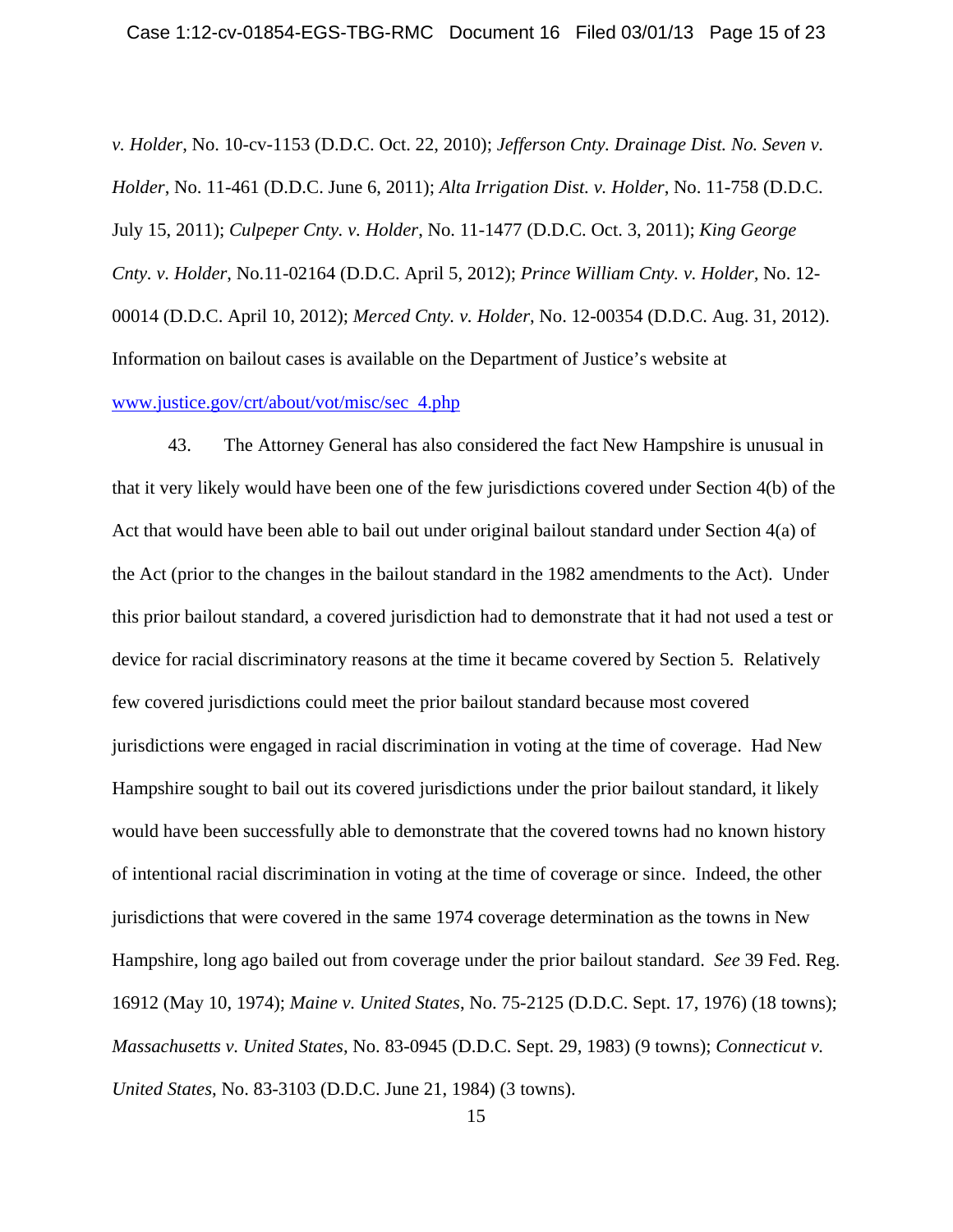44. New Hampshire and its covered towns and townships publicized the intended commencement of this action prior to the filing of the Complaint in this action. *See* 42 U.S.C. §1973b(a)(4). In August 2012, notices of intent to seek bailout were posted on websites maintained by the Secretary of State and the towns of Boscawen, Gorham (on behalf of Pinkham's Grant Township), Newington, Rindge, and Stratford. The State also publicized the commencement of this bailout in the Manchester Union newspaper on August 22, August 29, and September 5, 2012. Additionally, the towns of Antrim, Benton, Boscawen, Gorham (on behalf of Pinkham's Grant Township), Newington, Rindge, Stewartstown, Strafford, and Unity, as well as the townships of Millsfield and Pinkham's Grant, posted notice of the commencement of this action at local post offices and town or township offices or facilities in August 2012. Many of the towns and townships continued to post the notices through at least October 2012. The State of New Hampshire and its covered towns and townships have also publicized notice of this proposed settlement, simultaneously with the filing of the Joint Motion for Entry of Consent Judgment and Decree. 42 U.S.C. §1973b(a)(4).

45. The Attorney General has determined that it is appropriate to consent to a declaratory judgment allowing bailout by New Hampshire's ten covered towns and townships, pursuant to Section 4(a)(9) of the Voting Rights Act, 42 U.S.C. §1973b(a)(9). The Attorney General's consent in this action is based upon his own independent factual investigation of the covered towns' and townships' fulfillment of all of the bailout criteria and consideration of all of the circumstances of this case, including the views of citizens of the covered towns and townships, and the absence of evidence of any racial discrimination in the electoral process. This consent is premised on an understanding that Congress intended Section 4(a)(9) to permit bailout in those cases where the Attorney General is satisfied that both the statutory objectives of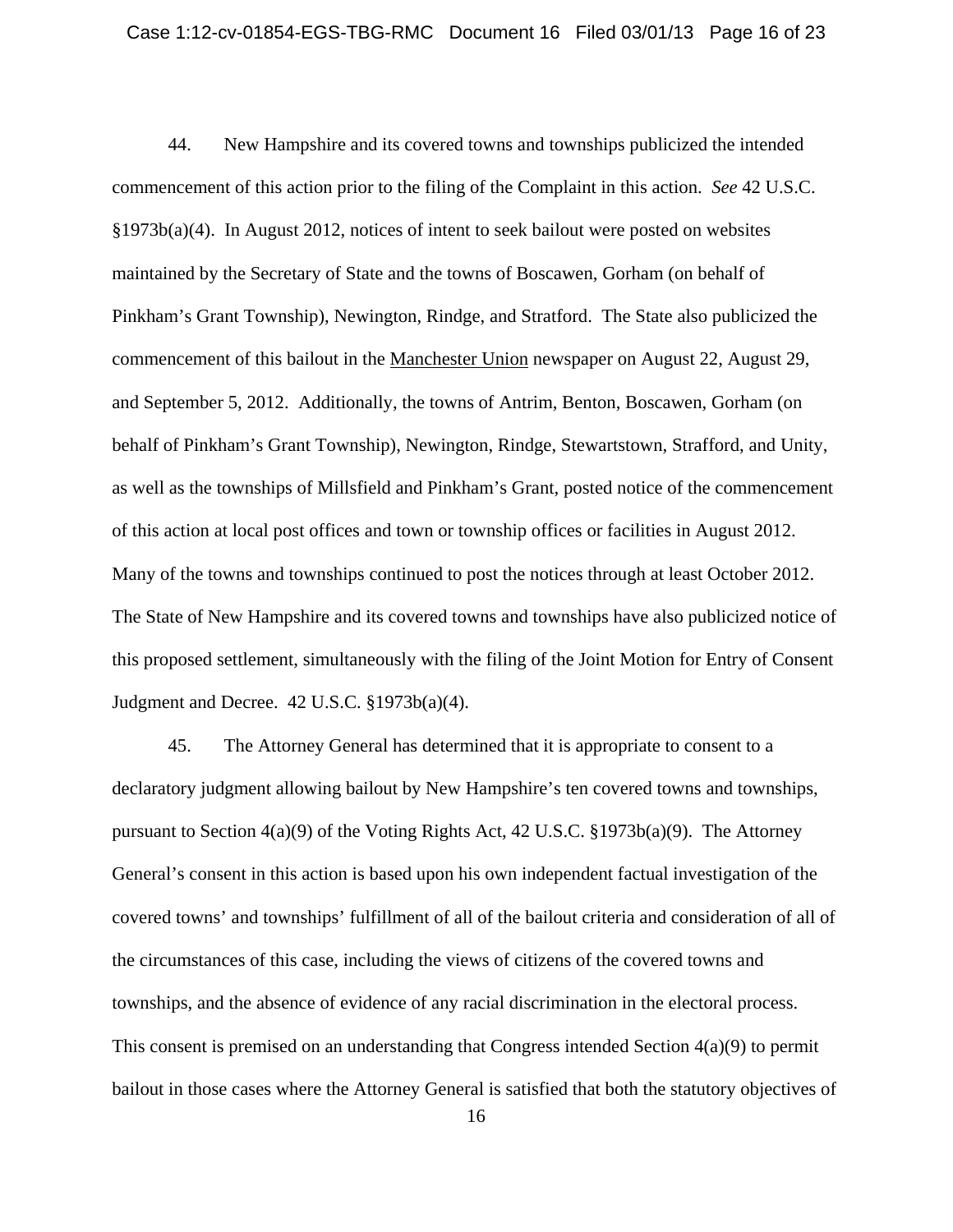encouraging Section 5 compliance and of preventing the use of discriminatory voting practices would not be compromised by such consent.

### AGREED FINDINGS ON STATUTORY BAILOUT CRITERIA

46. The towns and townships of Antrim, Benton, Boscawen, Millsfield, Newington, Pinkham's Grant, Rindge, Stewartstown, Stratford, and Unity, New Hampshire, and the governmental units within those towns and townships are covered jurisdictions subject to the special provisions of the Voting Rights Act, including Section 5 of the Act, 42 U.S.C. §1973c. Under Section 5, the covered towns and townships and the governmental units within those towns are required to obtain preclearance under Section 5 from either this Court or from the Attorney General for any change in voting standards, practices, and procedures adopted or implemented since the Act's coverage date for those towns.

47. During the ten years preceding the filing of this action and during the pendency of this action, no test or device, as defined in Section 4(c) of the Act, 42 U.S.C. §1973b(c), has been used within the covered towns and townships in New Hampshire for the purpose or with the effect of denying or abridging the right to vote on account of race or color. 42 U.S.C.

 $§1973b(a)(1)(A).$ 

48. During the ten years preceding the filing of this action, and during the pendency of this action, no final judgment of any court of the United States has determined that denials or abridgements of the right to vote on account of race or color have occurred anywhere within the territory of the covered towns and townships in New Hampshire. Further, no consent decree, settlement, or agreement has been entered into resulting in any abandonment of a voting practice challenged on such grounds. No action is presently pending alleging such denials or abridgements of the right to vote. *See* 42 U.S.C. §1973b(a)(1)(B).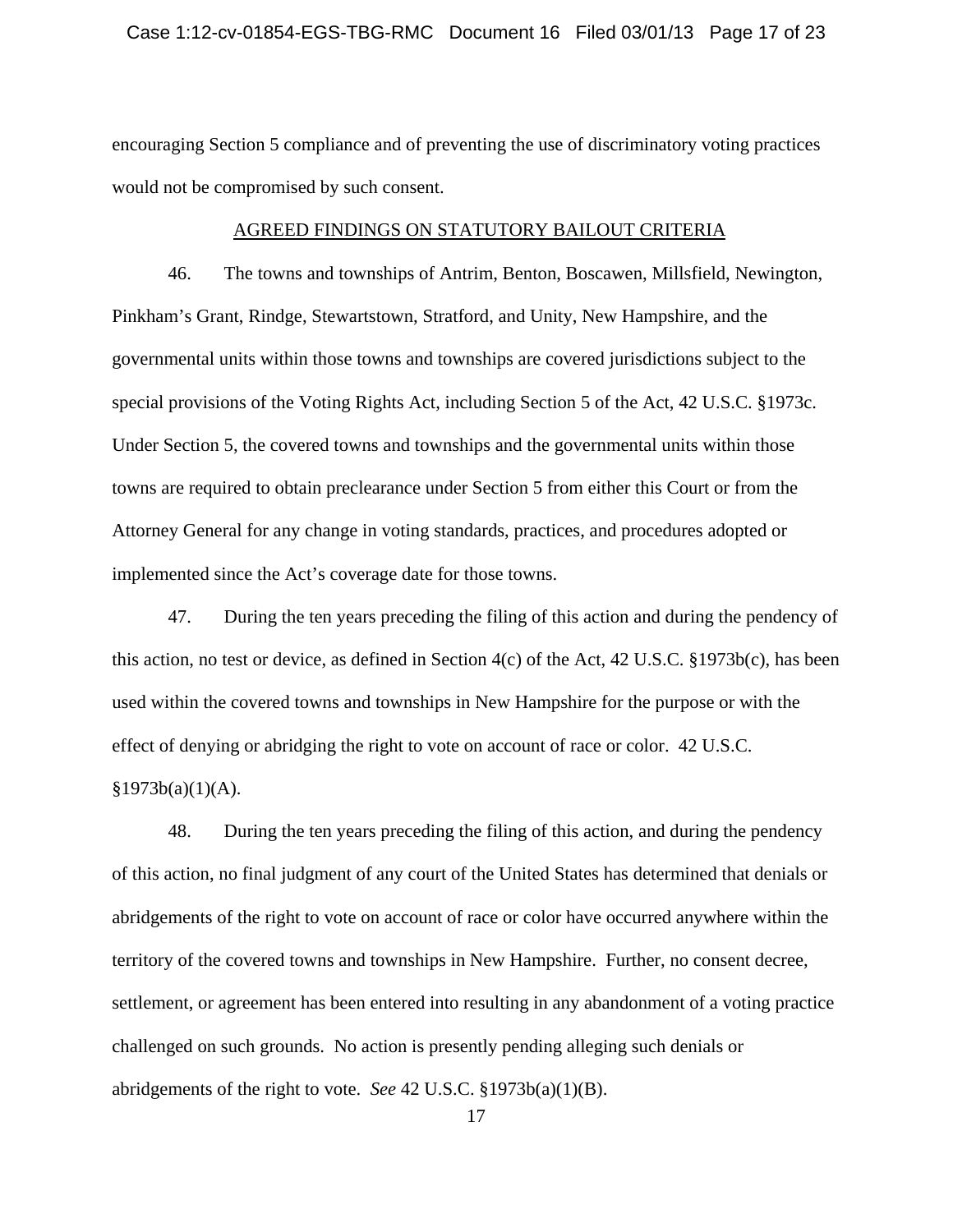#### Case 1:12-cv-01854-EGS-TBG-RMC Document 16 Filed 03/01/13 Page 18 of 23

49. During the ten years preceding the filing of this action, and during the pendency of this action, no Federal examiners or observers have been assigned to the covered towns and townships in New Hampshire. *See* 42 U.S.C. §1973b(a)(1)(C).

50. During the ten years preceding the filing of this action, and during the pendency of this action, New Hampshire, on behalf of the ten covered towns and townships, has made 233 administrative submissions to the Attorney General for review under Section 5, and the Attorney General did not interpose an objection to any of these submissions under Section 5. As set forth above, the covered towns and townships failed to submit, prior to implementation, certain voting changes to the Attorney General for review under Section 5. There is no evidence that the covered towns and townships, or the governmental units within them, did not submit these matters prior to implementation for any improper reason. Nor is there any evidence that implementation of such changes, which have now been precleared under Section 5, has had a discriminatory purpose or effect on voting that would contravene Congress' intent in providing the bailout option to jurisdictions such as these. During the ten years preceding the filing of this action, and during the pendency of this action, there has been no need for the covered towns and townships or any of the governmental units within them to repeal any voting changes to which the Attorney General has objected, or to which this Court has denied a declaratory judgment, since no such objections or denials have occurred. *See* 42 U.S.C. §1973b(a)(1)(D).

51. During the ten years preceding the filing of this action, and during the pendency of this action, the Attorney General has not interposed any objection to voting changes submitted by or on behalf of the covered towns and townships in New Hampshire or the governmental units within them for administrative review under Section 5. No such administrative submissions by or on behalf of the covered towns and townships or the governmental units within them are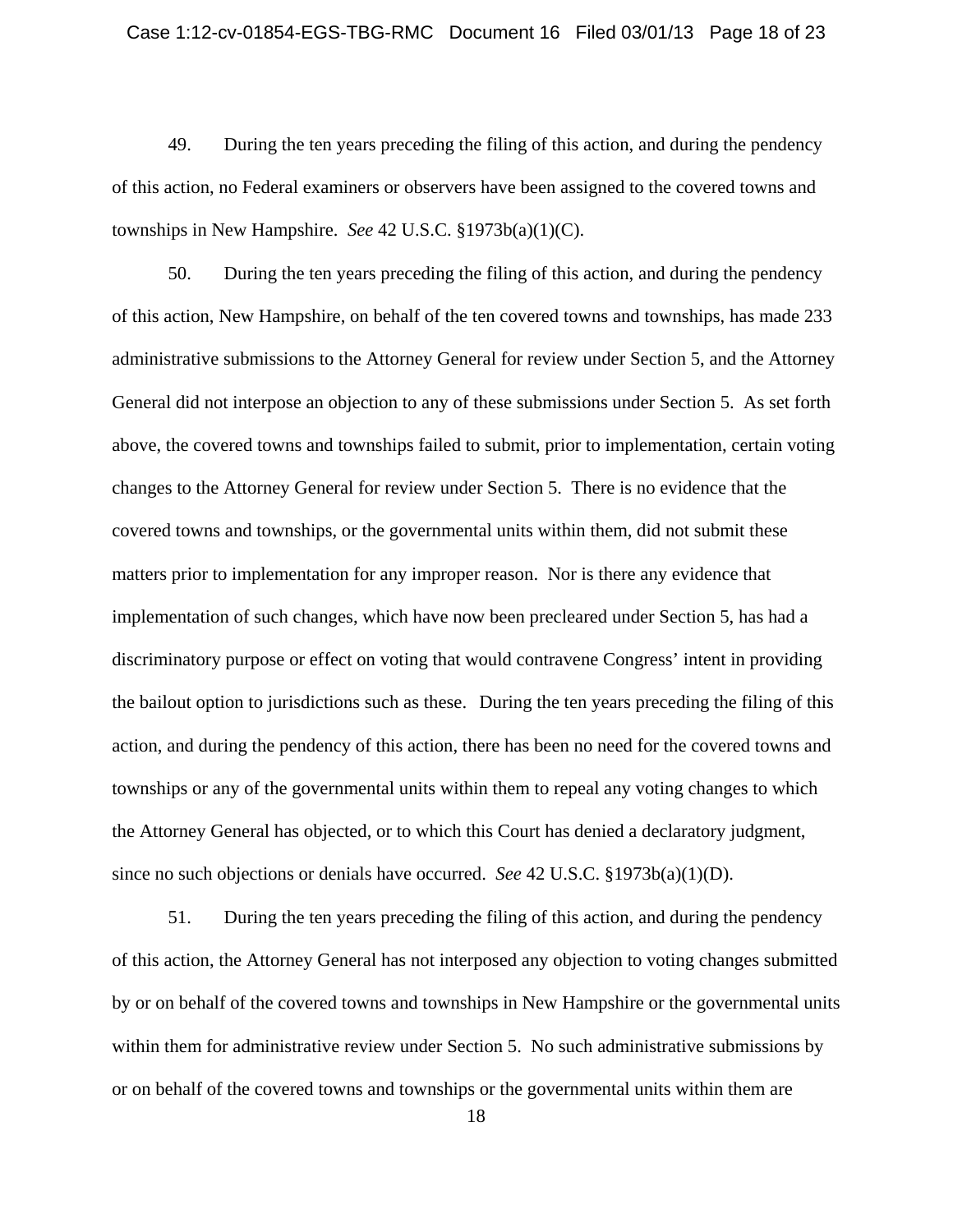#### Case 1:12-cv-01854-EGS-TBG-RMC Document 16 Filed 03/01/13 Page 19 of 23

presently pending before the Attorney General. Neither the covered towns and townships in New Hampshire nor the governmental units within them have ever sought judicial preclearance from this Court under Section 5. Thus, this Court has never denied the covered towns and townships in New Hampshire or the governmental units within them a declaratory judgment under Section 5, nor are any such declaratory judgment actions now pending. *See* 42 U.S.C.  $§1973b(a)(1)(E).$ 

52. During the ten years preceding the filing of this action, and during the pendency of this action, neither the covered towns and townships in New Hampshire nor the governmental units within them have employed voting procedures or methods of election that inhibit or dilute equal access to the electoral process. *See* 42 U.S.C. §1973b(a)(1)(F)(i).

53. During the ten years preceding the filing of this action, and during the pendency of this action, there is no evidence that anyone participating in elections in the covered towns and townships in New Hampshire nor the governmental units within them has been subject to intimidation or harassment in the course of exercising his or her rights protected under the Voting Rights Act. *See* 42 U.S.C. §1973b(a)(1)(F)(ii).

54. Over the preceding ten years, New Hampshire and the covered towns and townships have made constructive efforts aimed at expanded opportunity for convenient registration and voting for all citizens of voting age, principally through continuing to offer the opportunity to register to vote, correct election records, and vote at the polling place on Election Day. *See* 42 U.S.C. §1973b(a)(1)(F)(iii).

55. The covered towns and townships in New Hampshire have presented available information regarding rates of voter registration and voter participation over time. *See* 42 U.S.C.  $§1973b(a)(2)$ .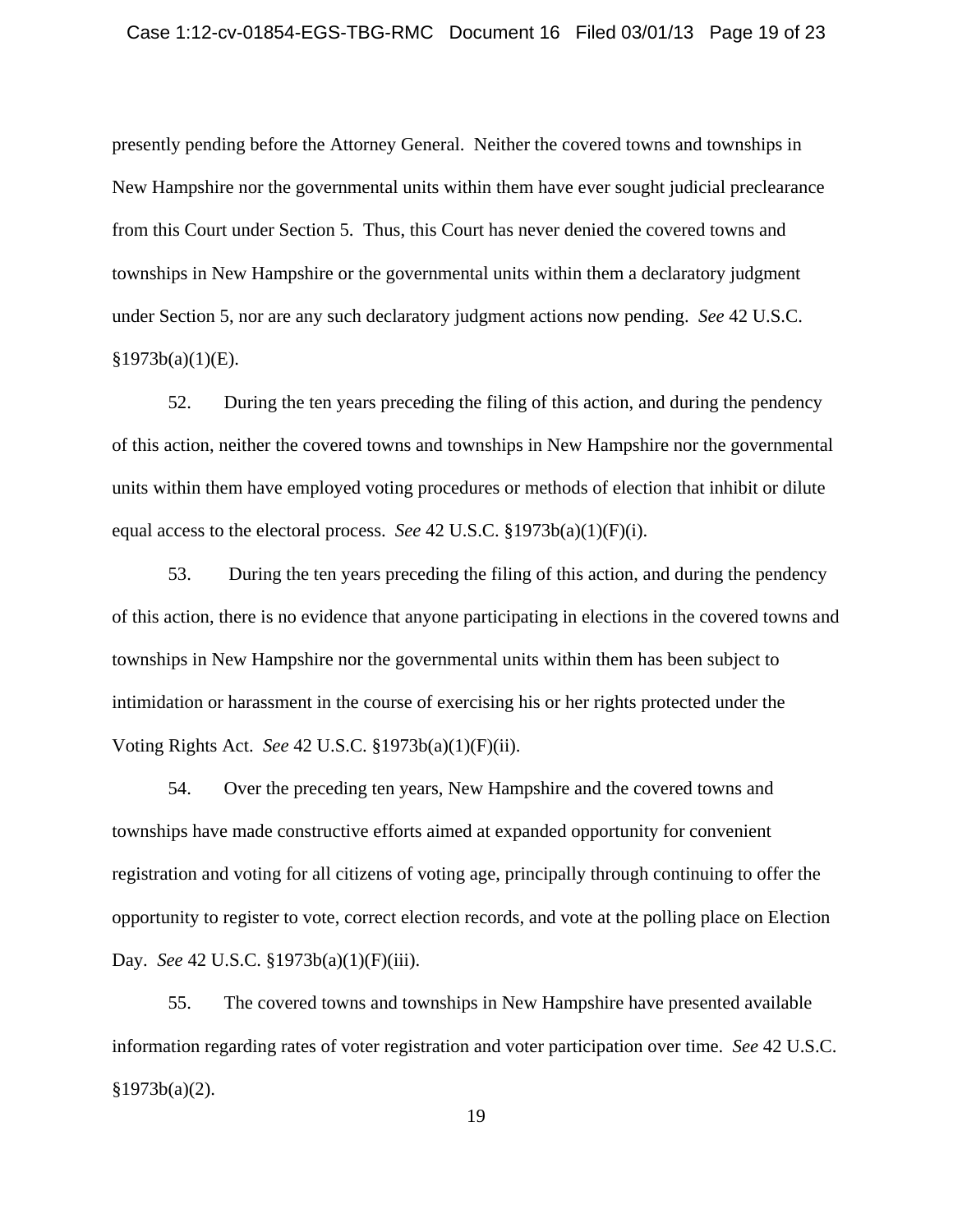56. During the ten years preceding the filing of this action, and during the pendency of this action, neither the covered towns and townships in New Hampshire nor the governmental units within them have engaged in violations of any provision of the Constitution or laws of the United States or any State or political subdivision with respect to discrimination in voting on account of race or color. *See* 42 U.S.C. §1973b(a)(3).

57. The covered towns and townships and the State of New Hampshire publicized the intended commencement of this action prior to its being filed, by placing advertisements on websites, and posting notices at local post offices and town offices or facilities. The State also publicized the commencement of this bailout in the Manchester Union newspaper on August 22, August 29, and September 5, 2012. The covered towns and townships and the State of New Hampshire have publicized a notice of the proposed settlement of this action simultaneously with the filing of the Joint Motion for Entry of Consent Judgment and Decree. *See* 42 U.S.C.  $§1973b(a)(4).$ 

Accordingly, it is hereby ORDERED, ADJUDGED and DECREED:

1. Plaintiff State of New Hampshire, on behalf of its ten covered towns and townships, is entitled to a declaratory judgment in accordance with Section 4(a)(1) of the Voting Rights Act, 42 U.S.C. §1973b(a)(1).

2. The parties' Joint Motion for Entry of Consent Judgment and Decree is GRANTED, and the covered towns and townships of Antrim, Benton, Boscawen, Millsfield, Newington, Pinkham's Grant, Rindge, Stewartstown, Stratford, and Unity and any governmental units within them are exempted from coverage pursuant to Section 4(b) of the Voting Rights Act, 42 U.S.C. §1973b(b), provided that this Court shall retain jurisdiction over this matter for a period of ten years pursuant to Section 4(a)(5), 42 U.S.C. §1973b(a)(5). This action shall be closed and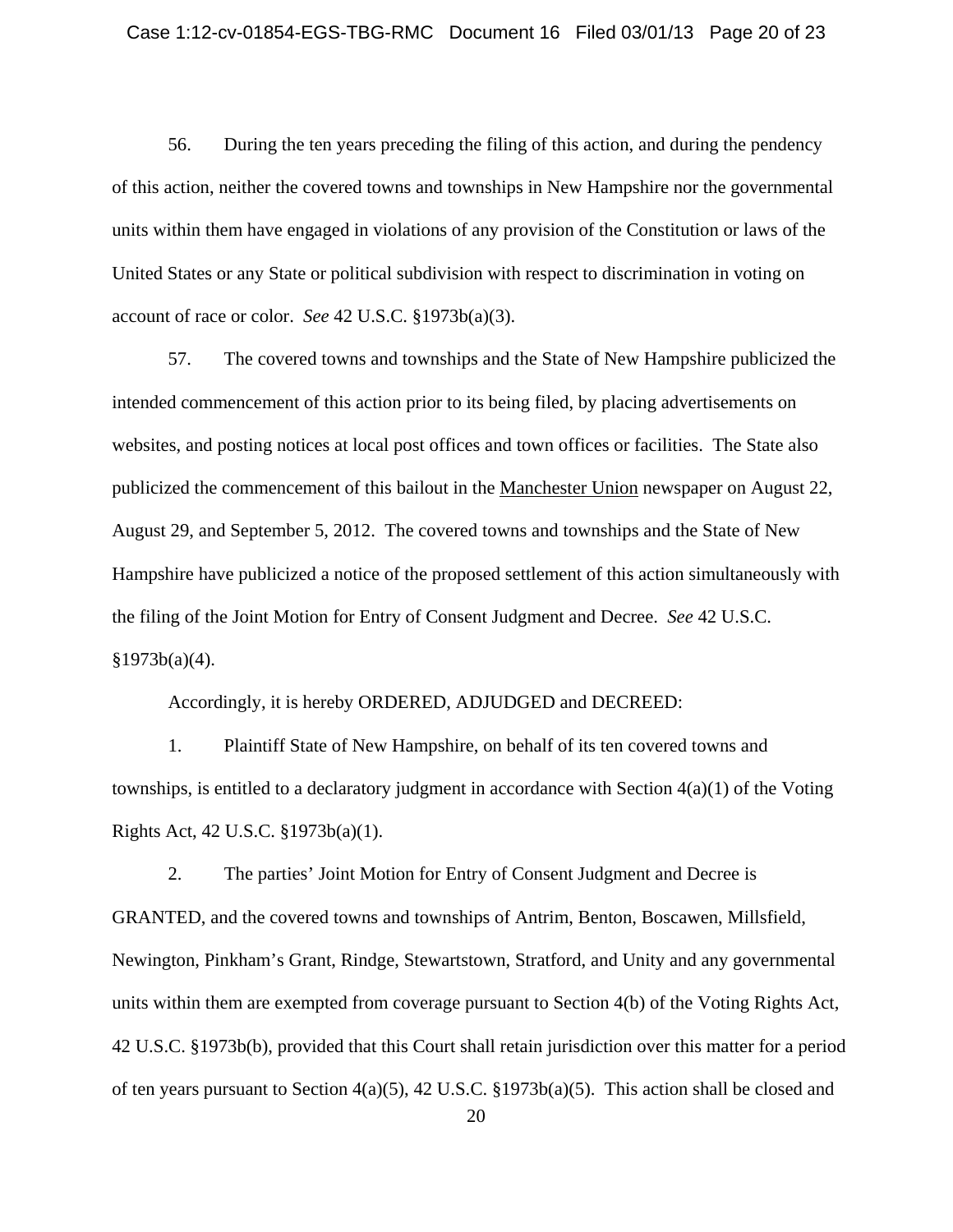# Case 1:12-cv-01854-EGS-TBG-RMC Document 16 Filed 03/01/13 Page 21 of 23

placed on this Court's inactive docket, subject to being reactivated upon application by either the Attorney General or any aggrieved person in accordance with the procedures set forth in Section 4(a)(5), 42 U.S.C. §1973b(a)(5).

3. Each party shall bear its own fees, expenses and costs.

Entered this  $\frac{\text{1st}}{\text{1st}}$  day of  $\frac{\text{March}}{\text{1st}}$ , 2013.

\_\_\_\_\_\_\_\_\_\_\_\_\_\_\_\_\_\_\_\_\_\_\_\_\_\_\_\_\_\_\_\_\_\_ /s/ Thomas B. Griffith

## THOMAS B. GRIFFITH UNITED STATES CIRCUIT JUDGE

\_\_\_\_\_\_\_\_\_\_\_\_\_\_\_\_\_\_\_\_\_\_\_\_\_\_\_\_\_\_\_\_\_ /s/ Emmet G. Sullivan

EMMET G. SULLIVAN UNITED STATES DISTRICT JUDGE ered this <u>1st</u> day of <u>March<br>
/s/ Thomas B. Griffith<br>
OMAS B.GRIFFITH<br>
ITED STATES CIRCUIT JUDGE<br>
/s/ Emmet G. Sullivan<br>
MET G.SULLIVAN<br>
ITED STATES DISTRICT JUDGE<br>
/s/ Rosemary M. Collyer</u>

/s/ Rosemary M. Collyer

ROSEMARY M. COLLYER UNITED STATES DISTRICT JUDGE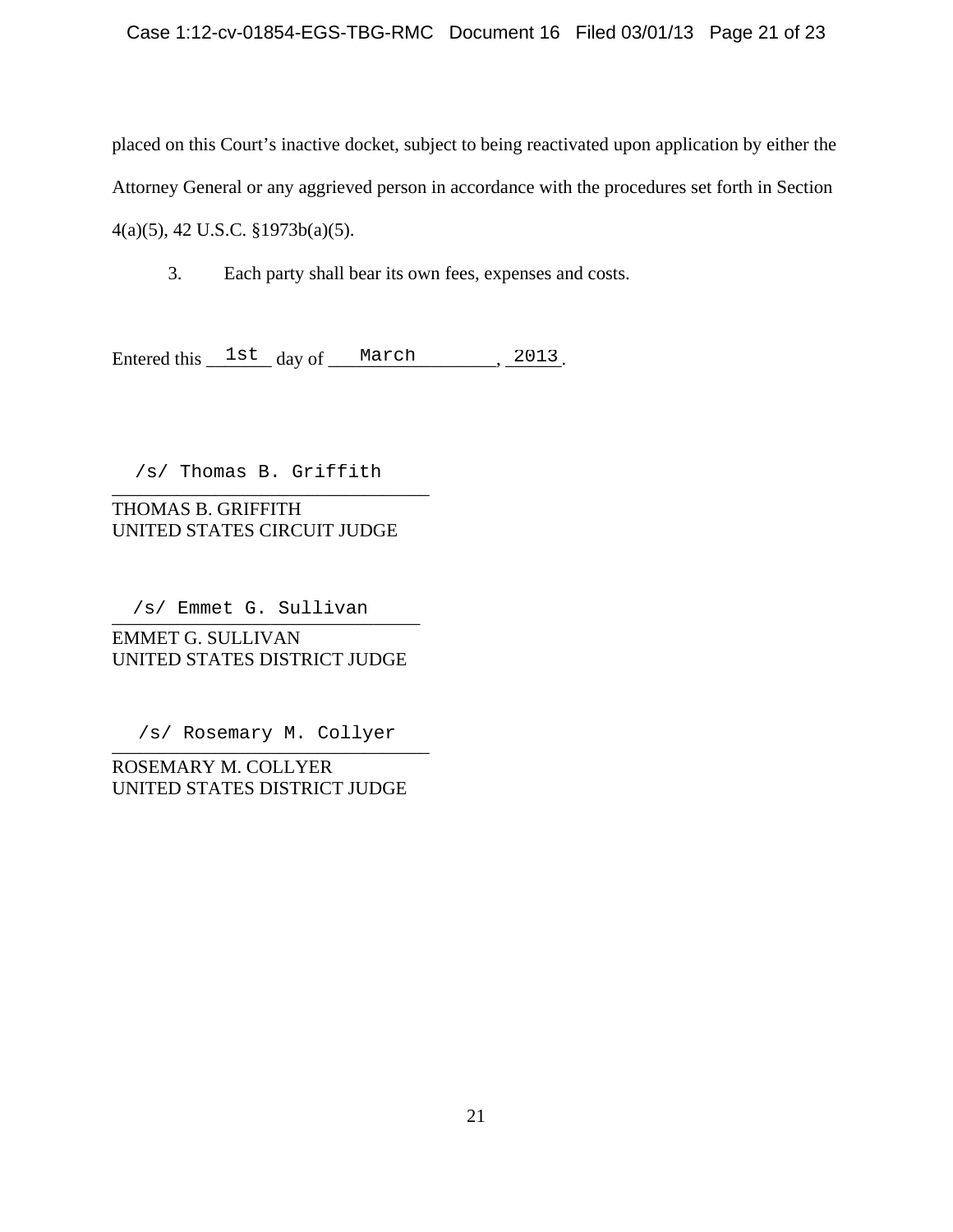Approved as to form and content:

MICHAEL A. DELANEY Attorney General MATTHEW MAVROGEORGE Assistant Attorney General State of New Hampshire 33 Capitol Street Concord, NH 03301 Phone: (603) 271-3658 Fax: (603) 271-2110

*/s/ J. Gerald Hebert* J. GERALD HEBERT D.C. Bar No. 447676 Attorney at Law 191 Somervelle Street, #405 Alexandria, VA 22304 Phone: (703) 628-4673

hebert@voterlaw.com

STEPHEN B. PERSHING D.C. Bar No. 482580 1416 E Street, N.E. Washington, D.C. 20002 Phone: (202) 543-4749 sbpershing@gmail.com

*Counsel for Plaintiff State of New Hampshire* 

Dated: December 21, 2012